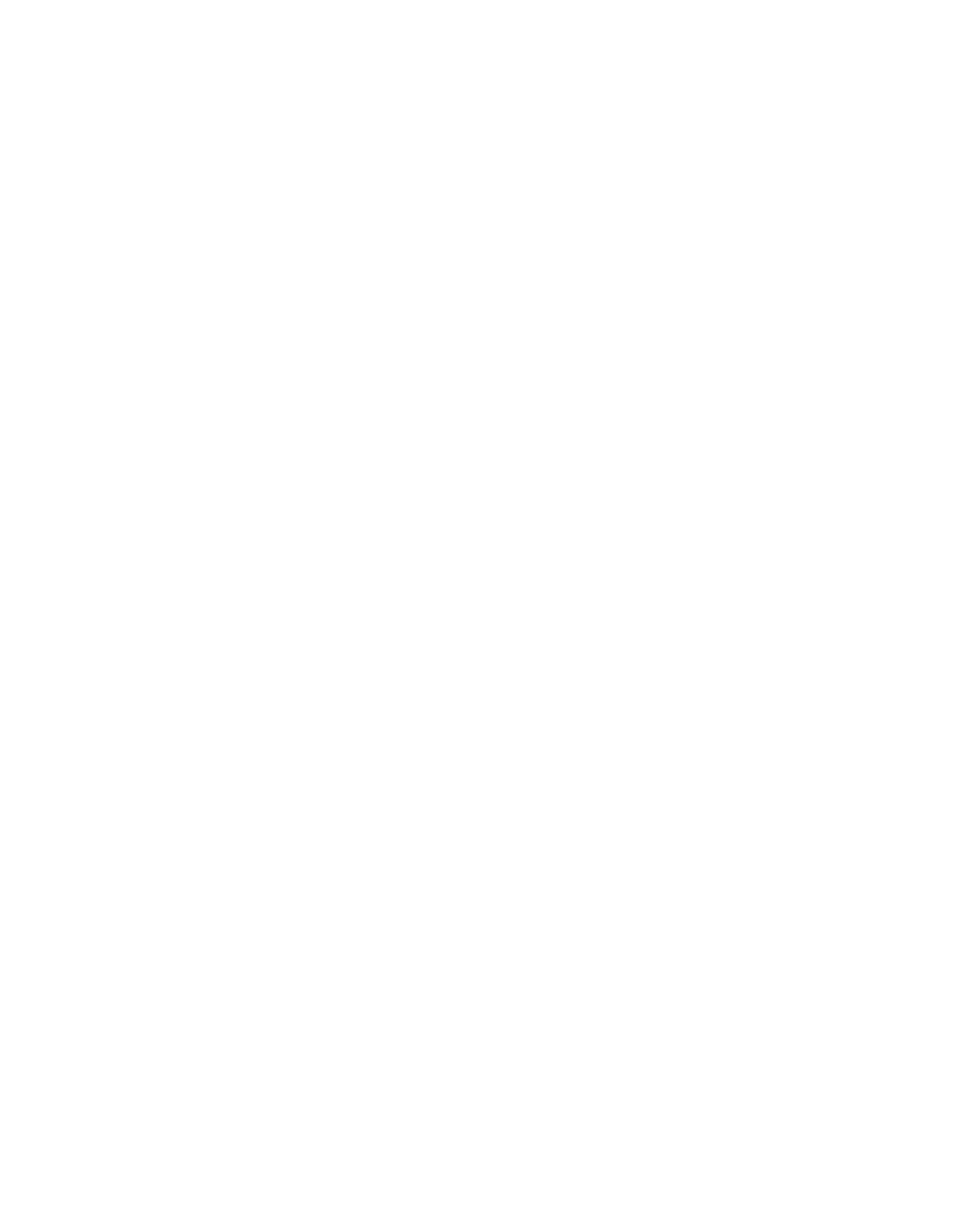# **TABLE OF CONTENTS**

| the Need for a Comprehensive Northwest Territories Energy Strategy (Miltenberger) 48 |  |
|--------------------------------------------------------------------------------------|--|
|                                                                                      |  |
|                                                                                      |  |
|                                                                                      |  |
|                                                                                      |  |
| CONSIDERATION IN COMMITTEE OF THE WHOLE OF BILLS AND OTHER MATTERS  62               |  |
|                                                                                      |  |
|                                                                                      |  |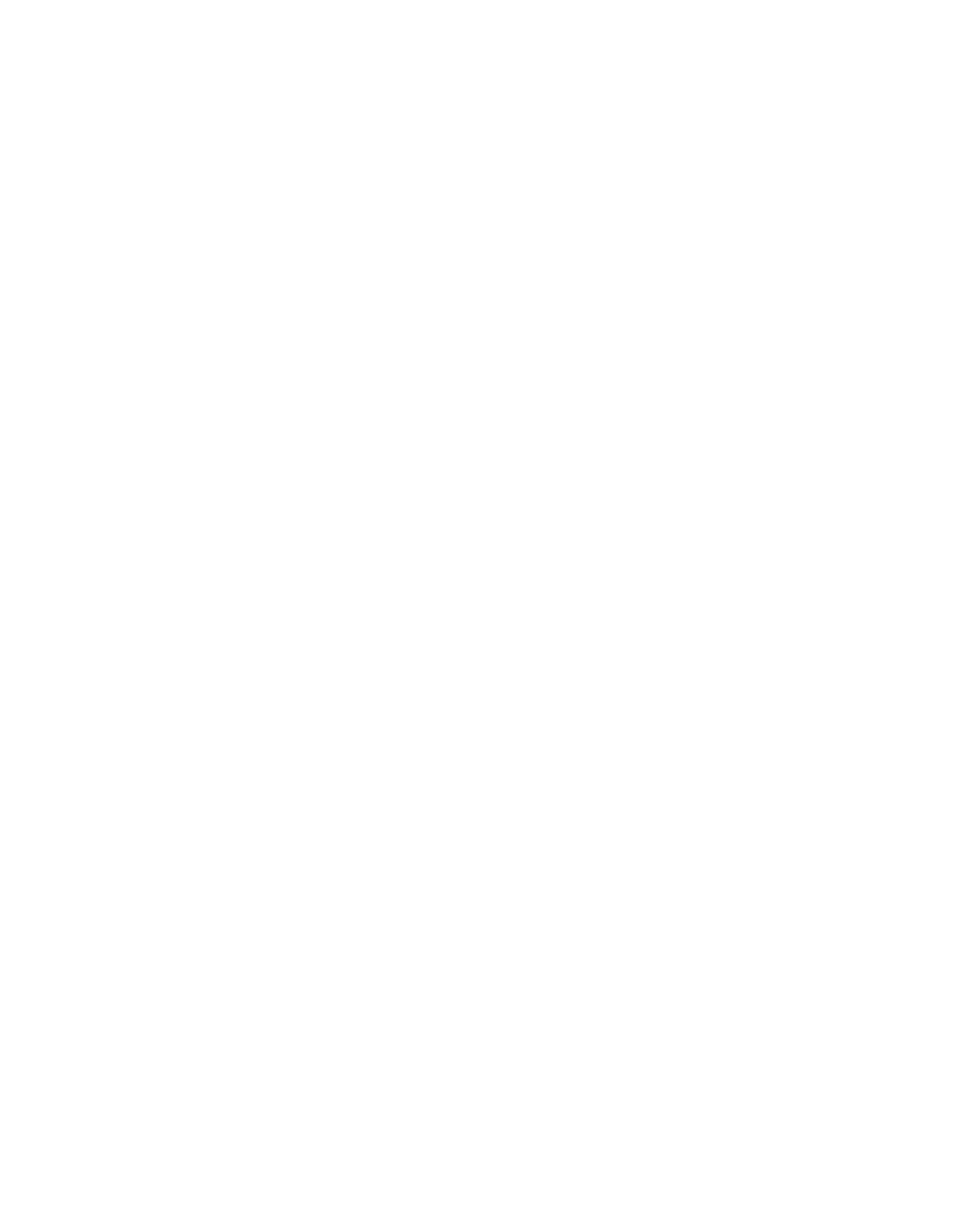### **YELLOWKNIFE, NORTHWEST TERRITORIES**

### **THURSDAY, FEBRUARY 24, 2000**

# <span id="page-6-0"></span>**MEMBERS PRESENT**

Honourable Roger Allen, Honourable Jim Antoine, Mr. Bell, Mr. Braden, Mr. Delorey, Mr. Dent, Honourable Jane Groenewegen, Honourable Joe Handley, Honourable Stephen Kakfwi, Mr. Krutko, Mr. Lafferty, Ms. Lee, Mr. McLeod, Mr. Miltenberger, Mr. Nitah, Honourable Jake Ootes, Mr. Roland, Honourable Vince Steen, Honourable Tony Whitford.

# **ITEM 1: PRAYER**

-- Prayer

**SPEAKER (Hon. Tony Whitford):** Good afternoon. Orders of the day. Item 2, Ministers' statements. The Chair recognizes the honourable Minister responsible for Transportation, Mr. Vince Steen.

# **ITEM 2: MINISTERS' STATEMENTS**

**Minister's Statement 6-14(2): Reduced Speed Limit on Highway No. 3 - Stagg River to Yellowknife** 

**HON. VINCE STEEN:** Thank you, Mr. Speaker. Mr. Speaker, I would like to announce that as of Wednesday, March 1, 2000, the maximum speed limit for trucks on the unreconstructed portion of Highway No. 3 between the Stagg River and Yellowknife will be reduced from its present 90 kilometres per hour to 70 kilometres per hour.

I believe that, in view of the condition of this section of highway and the increased volume of traffic travelling on it, a lower speed limit for trucks will reduce the wear and tear on the road and give motorists a greater sense of confidence that they can travel the highway safely. Thank you, Mr. Speaker.

**MR. SPEAKER:** Thank you, Mr. Steen. Item 2, Ministers' statements. The honourable Minister responsible for Health and Social Services, Mrs. Jane Groenewegen.

# **Minister's Statement 7-14(2): Minister's Forum on Health and Social Services**

**HON. JANE GROENEWEGEN:** Thank you, Mr. Speaker. Mr. Speaker, the Minister's Forum on Health and Social Services was appointed last summer by the previous Minister responsible for Health and Social Services, Mr. Floyd Roland. Its mandate was to examine the health and social services system through a public consultation process and make recommendations to improve the system.

During their public consultations, the forum heard from over 800 groups, agencies and individuals. Forum members listened to Northwest Territories residents express concerns and possible ways to address these concerns. Then the forum members had the challenging task of summarizing what they heard into a report.

Mr. Speaker, I believe the forum's report has a very good title - Let's Get On With It!. The consultations and final report provide this government with yet another opportunity to evaluate our priorities and current actions. We know that the health and social services system in the Northwest Territories is facing increased challenges in delivering quality and timely care to the people of the Northwest Territories.

The challenges come from a growing and aging population, our vast geography, and higher-than-national rates in some key health concern areas, as highlighted in our Health Status Report. These issues place increasing demands on the system. Workable solutions are needed if we are to continue to meet the needs of our people.

As the forum consultations demonstrate, our strategic plan is focused in the right direction. We are working towards a peoplefocused system that places the needs of the family first and seeks to find community-based solutions to our health and social issues.

Mr. Speaker, we have been working on strategies and initiatives to improve our system. They include:

- implementing a recruitment and retention strategy to bring stability to our northern workforce and increase its capacity;
- implementing a health promotion strategy, placing more focus on preventing health and social conditions;
- developing a mental health and wellness strategy to address issues like family violence, substance abuse and addictions and to determine the network of services that should be in place; and
- implementing changes to improve institutional and community-based programs for people requiring continuing care.

As their first priority, the forum has suggested we develop criteria for establishing or continuing with health and social services boards. Concerns regarding the administration and the number of these boards have been raised in the past by MLAs, professional associations and members of the public. The number and variety of board structures can be costly and make it difficult to coordinate effective delivery across the system. Mr. Speaker, I have already directed my department to begin work in this area, and I hope to have options to review this spring.

There are many other examples of our progress. The forum's report has added momentum to the work underway. Later today, I will be tabling the final report of the Minister's forum. I have already instructed my department to begin examining the recommendations contained in the report. I will be inviting stakeholders to comment on the implications these recommendations have for our system. Based on this review, I will table a formal response to the forum's report this spring.

I would like to take this opportunity to recognize the hard work and dedication of the forum members, including:

- Duncan McNeill, Hay River;
- Glenna Hansen, Inuvik;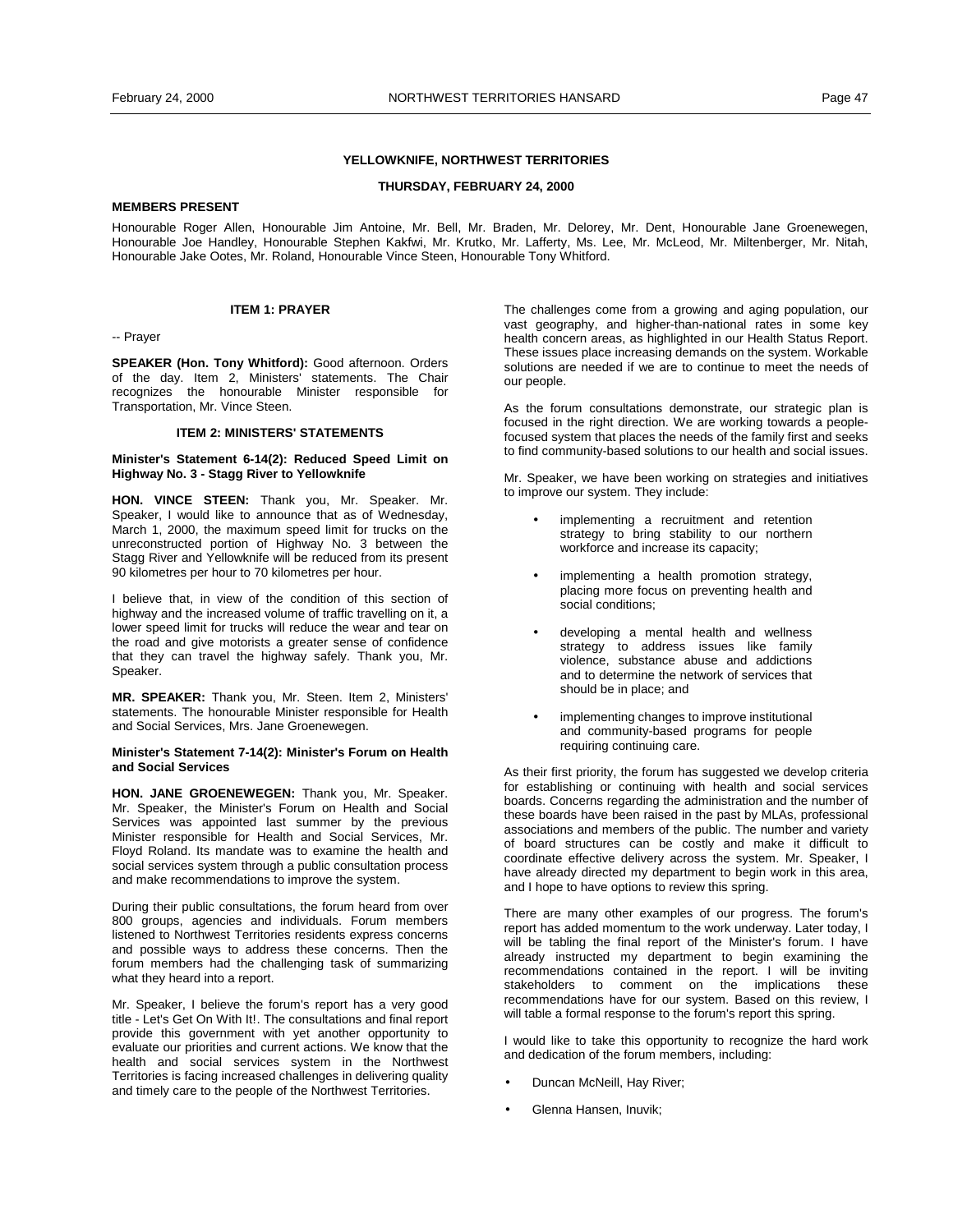- <span id="page-7-0"></span>• Don Blaquiere, Fort Simpson;
- Gina Dolphus, Fort Smith;
- Hazel Nerysoo, Fort McPherson;
- Dee McCallum, RN, Yellowknife;
- Blair Dunbar, Social Worker, Yellowknife; and
- Ross Wheeler, Yellowknife.

These individuals have demonstrated their passion and commitment to making a difference in the lives of Northerners, and for this we are grateful. Thank you, Mr. Speaker.

**MR. SPEAKER:** Thank you, Mrs. Groenewegen. Item 2, Ministers' statements. The honourable Premier, Mr. Stephen Kakfwi.

### **Minister's Statement 8-14(2): 1998-99 Business Development Fund and Recipients' Report**

**HON. STEPHEN KAKFWI:** Thank you, Mr. Speaker. Mr. Speaker, the Business Development Fund is one of many incentive programs offered by the Department of Resources, Wildlife and Economic Development. Later today, I will be tabling the fund's Recipients' Report for 1998-99, as well as the Annual Report.

Members will note that both of these reports cover the time period prior to division. The Recipients' Report identifies the contributions made through the fund while the Annual Report provides analysis of the program.

Mr. Speaker, the Business Development Fund provides assistance to northern businesses to help cover start-up costs, to secure additional investment and to develop business skills, new markets and products. The fund paid out \$3.6 million to 274 approved businesses during 1998-99. Funding was provided for a variety of business ventures. For example, a \$6,000 contribution to Noda Enterprises Ltd. In Kakisa for marketing and advertising services in support of the community's general store and a \$45,000 contribution to Deh Cho Air Ltd., in Fort Liard for the purchase of an aircraft.

Through the community initiatives program of the Business Development Fund, financial assistance is provided to community-based organizations for economic development projects that benefit entire communities. This program is designed to work in partnership with other community development programs. During 1998-99, \$5.7 million was distributed among 259 community initiatives. Contributions ranged from \$1,000 to Deninu K'ue Development Corporation in Fort Resolution for participation in an economic development conference to \$110,000 to the Community Gardening Society in Inuvik to help cover costs involved in converting the arena into an operating greenhouse.

The majority of funding provided through the Business Development Fund went to aboriginal-owned business and communities.

Mr. Speaker, I would like to take this opportunity to commend the spirit and enthusiasm of the business

community in the Northwest Territories and extend our commitment for on-going service and assistance. The efforts of the business community continue to play a vital role in the growth of our northern economy. Mahsi cho.

**MR. SPEAKER:** Thank you, Mr. Kakfwi. Item 2, Ministers' statements. Item 3, Members' statements. The Member for Mackenzie Delta, Mr. Krutko.

# **ITEM 3: MEMBERS' STATEMENTS**

### **Member's Statement on Recognition of Fort McPherson Student Candace Smith**

**MR. KRUTKO:** Thank you, Mr. Speaker. Mr. Speaker, I would like to bring the attention of this House to a young individual, Ms. Candace Smith of Fort McPherson. This young lady is very deserving of recognition for her initiative to look for ways to improve herself.

Candace, on her own initiative, applied for a program, EF Foundations High School Years Abroad, and was accepted to attend school down under in New Zealand. Candace has taken this initiative on her own, realizing it is not only going to be a new adventure but a challenge.

It takes people such as Candace and other young individuals to show if you have a dream, then reach for it and move on. She will be attending high school along with 350 other kids and living with a newlywed couple on their dairy farm in New Zealand.

Candace has received great support from the communities in the Mackenzie Delta. She has been supported by organizations such as Brighter Futures, the Gwich'in Tribal Council, and the Inuvik Lion's Club. This type of support and confidence in our young people is very encouraging.

Mr. Speaker, it is important that these types of support mechanisms help not only the individuals, but build up the confidence of the people in the communities, so they can believe that where there is a will, there is a way to take on these initiatives.

Candace's parents, Dean and Annie Smith of Fort McPherson, deserve recognition. They have obviously given Candace the love and support she needed to take on such a venture.

It is this type of parental and community support that is needed to raise children to have a good feeling about themselves, children who are ready to take on the role of representing not only themselves, but also their community.

Candace is a great role model to all young people. It is a wonderful experience to say that it takes a whole community to raise a child. With that, Mr. Speaker, I wish Candace all the best. To Dean and Annie Smith, I would like to acknowledge their efforts in raising Candace. Thank you.

# -- Applause

**MR. SPEAKER:** Thank you, Mr. Krutko. Item 3, Members' statements. The Member for Thebacha, Mr. Miltenberger.

### **Member's Statement on the Need for a Comprehensive Northwest Territories Energy Strategy**

**MR. MILTENBERGER:** Thank you, Mr. Speaker. Mr. Speaker, today I would like to briefly address the issue of the long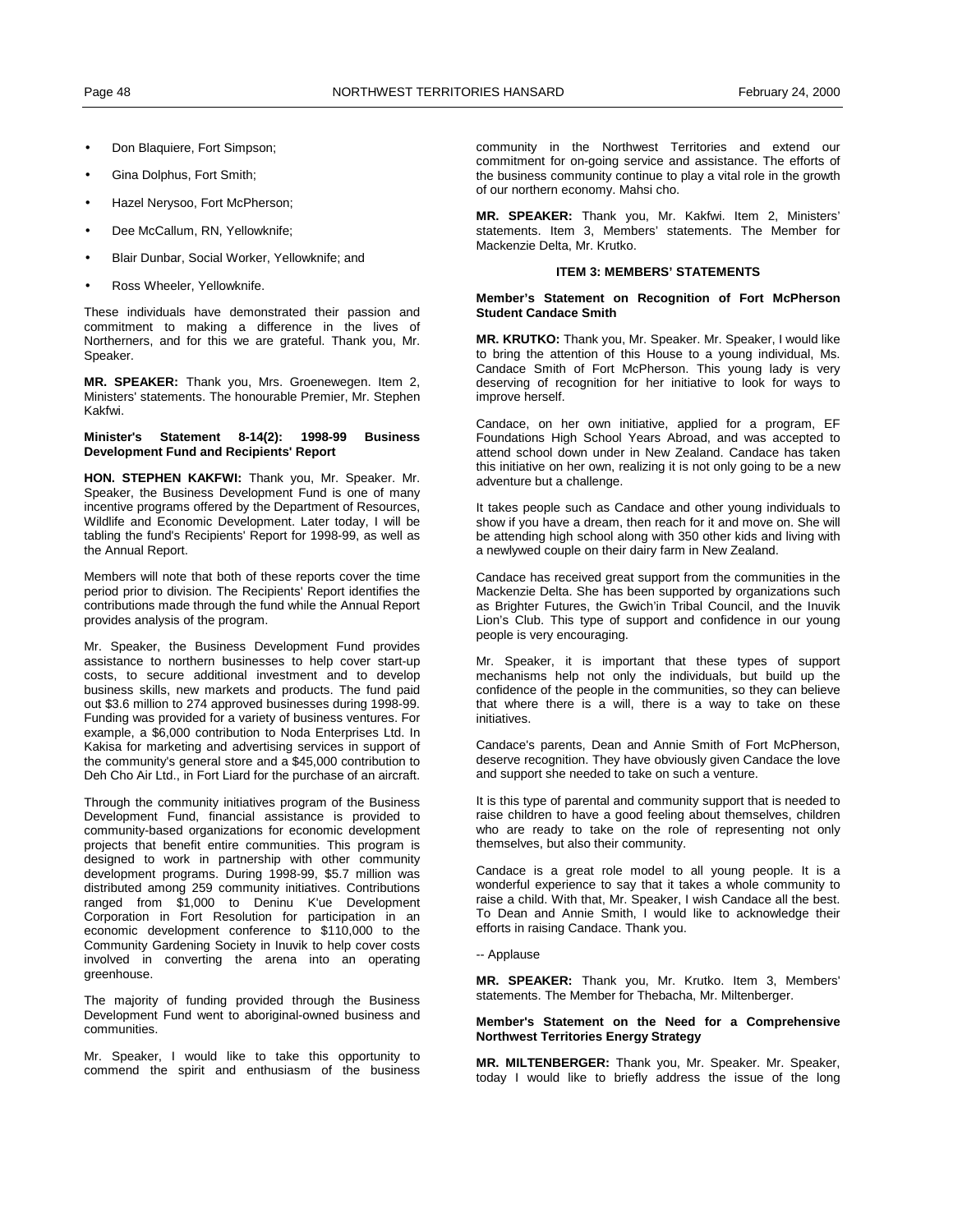<span id="page-8-0"></span>outstanding need for a comprehensive energy strategy for the Northwest Territories. This is an issue I raised repeatedly during the life of the 13<sup>th</sup> Assembly, and I want to raise it again today. It is a critical issue. There have been some efforts made, but in my opinion nothing substantive has been done.

On Tuesday I posed a written question asking for the costs for the provision of fuel and energy throughout the Northwest Territories for all government services. In my opinion, Mr. Speaker, when those numbers are in, all associated and related costs will show that we spend well over \$100 million a year in this particular area.

We have to look at how we use energy, how we get it there, and are we doing it the right way? We have to look at the role of NTPC, our major asset, but also one of the biggest liabilities that we have in terms of the debt that we now run. The rising fuel prices make it incumbent upon us to look at this.

We also have to look at the environmental issues, the Kyoto Agreement. We all have to look at the issue of regulatory reform with the Public Utilities Board as to how we monitor and police the services we provide. Some communities are taking very aggressive, positive steps. Fort Simpson is looking at ways of lowering their energy costs. They believe the steps they have taken can save them 20 percent on the cost of the services.

Mr. Speaker, this also ties in to the resource development that we have, because it is related to energy, oil and gas development. I believe there are significant savings to be realized here. The steps taken in the past with the Energy Alliance, while a baby step forward, have to go beyond ten kilowatts, from changing your light bulbs, which is important, to looking at the broader fundamental structural issues related to the provision of energy.

I would hope this government will pursue this vigorously. I will be raising this issue with the committees and through the business planning process. Thank you, Mr. Speaker.

**MR. SPEAKER:** Thank you, Mr. Miltenberger. Item 3, Members' statements. The Member for Yellowknife South, Mr. Bell.

### **Member's Statement on Congratulations to Arctic Winter Games Participants**

**MR. BELL:** Thank you, Mr. Speaker. Mr. Speaker, I would like to take this opportunity today to congratulate all of the boys and girls and men and women who will be representing the Northwest Territories at the Arctic Winter Games this March in Whitehorse. I think we can see that Team NWT has a lot of experience and is made up of communities across the North – 15 different communities are represented, Mr. Speaker, for a total of 339 delegates.

This includes athletes, officials, chaperones, and coaches. I think we have 24 different sporting events ranging from things like hockey and volleyball to Arctic sports and Dene games. I would like to congratulate all of the athletes who were successful, as I know this is a very important and valuable experience. I look back at the two Arctic Winter Games I was fortunate enough to participate in and I realize that these are some of my fondest memories growing up in the North. I made a lot of friends that I still know today.

I think you will also find your experience will help you learn valuable life lessons. Lessons like teamwork, how to win graciously, and, at times, how to lose with dignity and sportsmanship. I think these are very important lessons that will serve you well. Good luck, and everyone in the room here today hopes you will bring us back some new, shiny hardware. Thank you, Mr. Speaker.

-- Applause

**MR. SPEAKER:** Thank you, Mr. Bell. Item 3, Members' statements. The Member for Great Slave, Mr. Braden.

### **Member's Statement on Canadian Junior National Cross-Country Ski Championships**

**MR. BRADEN:** Thank you, Mr. Speaker. At the risk of turning this into a sportscast, Mr. Speaker, I would like to recognize that this week in Thunder Bay, Ontario, about 260 top junior athletes from across Canada are participating in the Canadian Junior National Cross Country Ski Championships at the Lappe Nordic Ski Club.

The ski team representing the Northwest Territories is composed of Sarah Daitch from Fort Smith and Yellowknifers Starr Stinson and Mike Argue, Seth Lippert, Ella Stinson, and Sheena Trembly. I am pleased to note that Mike, Seth and Sheena are constituents of Great Slave.

The results, after two days of competition, are Mike Argue with a gold medal in the pursuit race and a silver medal in the 15K classic race. Sarah Daitch of Fort Smith has earned a silver medal in the women's 10K classic race. In the overall standings, Mr. Argue is just one point out of first place in the junior men's division.

Mr. Speaker, in the 1970's the majority of the skiers on the Canadian National Team, led by Sharon and Shirley Firth of Inuvik, were from the Northwest Territories. Our colleague for Inuvik Twin Lakes, who represented Canada in international competitions from 1968 to 1972, was also a part of this tradition.

Cross country skiing promotes healthy lifestyles and is enjoyed by many for both pleasure and competition. I am pleased the Northwest Territories is represented by such a strong team. I know the Members here, and in particular the Member for Thebacha, want to join me in wishing our Northwest Territories team well in the remaining races. Mr. Speaker, we should also acknowledge the efforts of the coaches, the officials and the other volunteers who made these results possible for their contribution to a healthy lifestyle for everyone in the North. Thank you, Mr. Speaker.

-- Applause

**MR. SPEAKER:** Thank you, Mr. Braden. Item 3, Members' statements. The Member for Range Lake, Ms. Lee.

### **Member's Statement on Japanese Aurora Tourism Industry**

**MS. LEE:** Thank you, Mr. Speaker. I would like to take this opportunity today to celebrate something very positive going on in the city of Yellowknife, that being the increasing number of Japanese tourists who travel a very long distance to make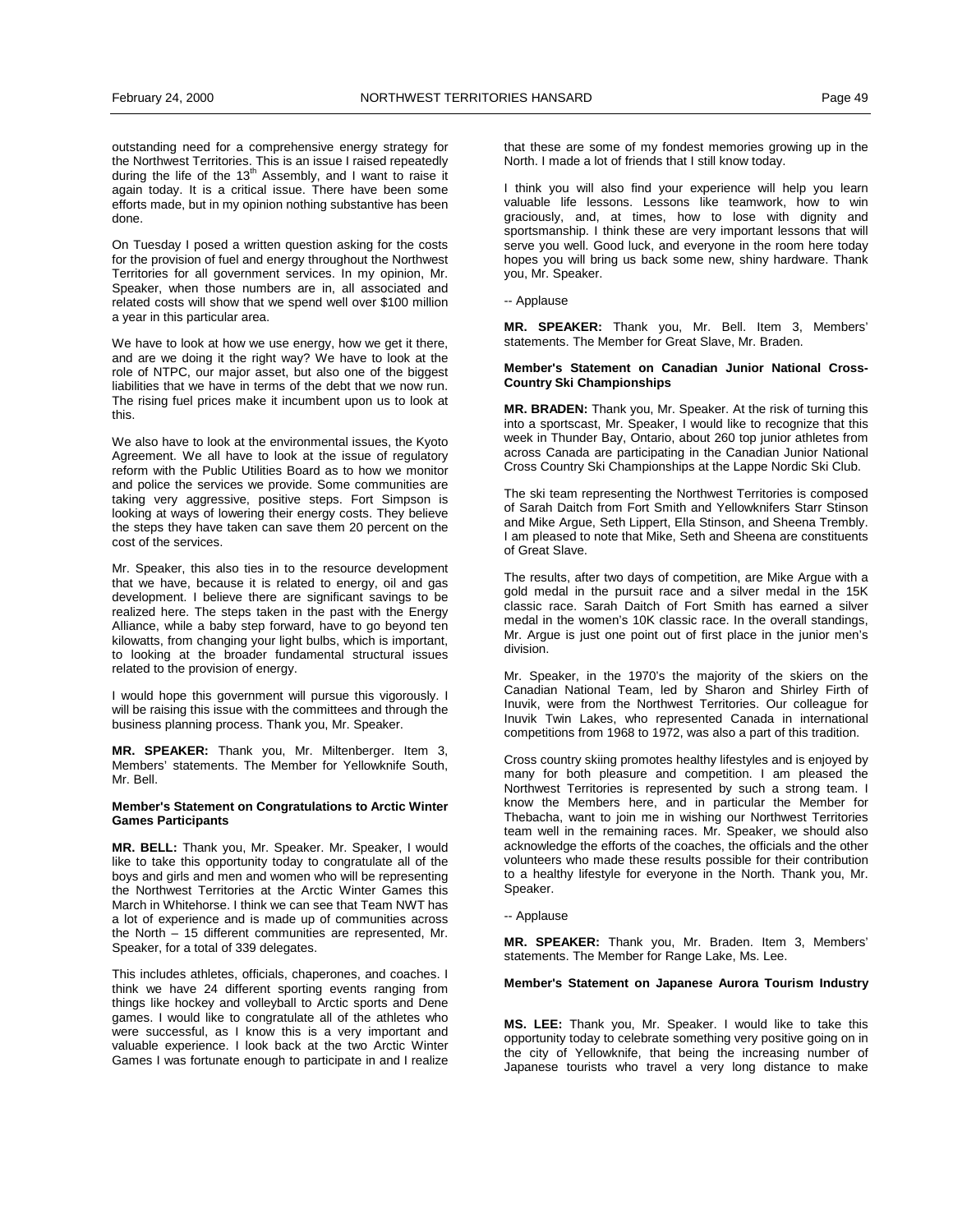<span id="page-9-0"></span>Yellowknife and the Northwest Territories one of their tour destinations in Canada. This month alone, Mr. Speaker, upwards of 2500 Japanese visitors are expected to visit our city. There are up to 300 of them in the city on any given day, looking up at our sky at night, visiting our shops and eating country food at our local restaurants.

Just last night I was at the Explorer Hotel at 9:00 p.m. and watched two school buses full of the tourists in their familiar red gear heading out into the night to see the northern lights. The sight of them warms my heart. I have also had the occasion last week to talk to the local restaurant operators, who are very happy to have these visitors fill their premises every night in what is otherwise a very slow tourist season.

Last year there were approximately 7000 Japanese visitors, but we are expected to surpass that by a large margin this year, as we have already exceeded that number with two more months left to go in the season.

Mr. Speaker, what we should recognize is that this is not simply an overnight success that happened by accident. A number of local operators have been working very hard for over a decade to perfect this very specialized product. The visiting tourists are catered to take advantage of everything our city and the North have to offer, above and beyond the northern lights, including dog sled rides, snowmobile tours, caribou viewing, snow shoeing and ice-fishing demonstrations.

It should also be recognized that this has been achieved without a lot of assistance from the government, and perhaps even in spite of it. All of the local operators and service businesses should be commended for making this possible.

Unfortunately, Mr. Speaker, not everything about this is positive. If the number of visitors continues to grow at this rate, we will not have enough accommodation space in the city to accommodate them all. And the solution to this is not as simple as building an extra hotel to accommodate them. The demand for accommodation in the city during the summer is not nearly as high as that in the winter. In fact, the number of visitors to the North has experienced a steady decline over the last number of years.

The tourism industry needs the government's action to help develop our summer tourist product.

**MR. SPEAKER:** Ms. Lee, your time has expired.

**MS. LEE:** Thank you, Mr. Speaker. Mr. Speaker, I seek unanimous consent to conclude my statement.

**MR. SPEAKER:** The Member is seeking unanimous consent to conclude her statement. Do we have any nays? There are no nays. You may continue, Ms. Lee.

**MS. LEE:** Thank you, Mr. Speaker, and colleagues. The tourism industry needs the government's action to help develop our summer tourist product to match our winter product. We need a comprehensive action plan in partnership with all stakeholders.

I appreciate that this government, along with all the Members on this side of the House, will continue to work hard for the next little while to set our priorities on how to get

the governance right and how to achieve a healthy economy and healthy people.

As a Member for Yellowknife, I intend to work hard to push for a coordinated and common sense tourism strategy that will benefit the economy of our city and our Territory so that this success story can be shared across many sectors in our economy. Thank you, Mr. Speaker.

-- Applause

**MR. SPEAKER:** Thank you, Ms. Lee. Item 3, Members' statements. The Member for North Slave, Mr. Lafferty.

**Member's Statement on Medical Services Available in the North Slave Area** 

**MR. LAFFERTY:** Thank you, Mr. Speaker. I would like to give my Member's statement in my own language.

(Translation starts) Mr. Speaker, today I would like to highlight a concern that constituents throughout the North Slave have brought to my attention. People are very concerned with the medical services available to them at home. While I am sure everyone in this room recognizes the great work done by the Stanton Regional Hospital here in Yellowknife, I am sure many people can also recognize the need for better medical services in their home communities.

In particular, seniors whose health is declining do not wish to leave their families and friends. It is hard for their extended family to make the journey to Yellowknife or Edmonton, especially in the case of a long-term illness. It simply is unaffordable and unrealistic. Therefore, patients miss the care and support that their families and friends can provide.

In the recently released report in the Minister's Forum on Health and Social Services, the panel stated that to help return communities to good health, we need to help them increase control over their lives. Earlier this week, I shared my constituents' overwhelming desire for help with addictions. We want better services in this area and in a number of areas related to health care.

Today, I would like to share with you the big picture of what we hope to achieve in the North Slave. We want to create a more responsive health care system. We want to create a multipurpose building in Rae which could provide:

- Services for mentally challenged people;
- Services for people addicted to substances; and
- Services for health care.

Ideally, a permanent doctor would be hired and around the clock medical services could be available. This is a big goal and will require time and energy to bring about. It is a worthy goal and one that I am personally committed to working on.

In closing, Mr. Speaker, I would like to say that I am looking forward to working with this government to find ways to make health care more relevant to the people it serves. Thank you. (Translation ends)

**MR. SPEAKER:** Thank you, Mr. Lafferty. Item 3, Members' statements. The Member for Nunakput, Mr. Steen.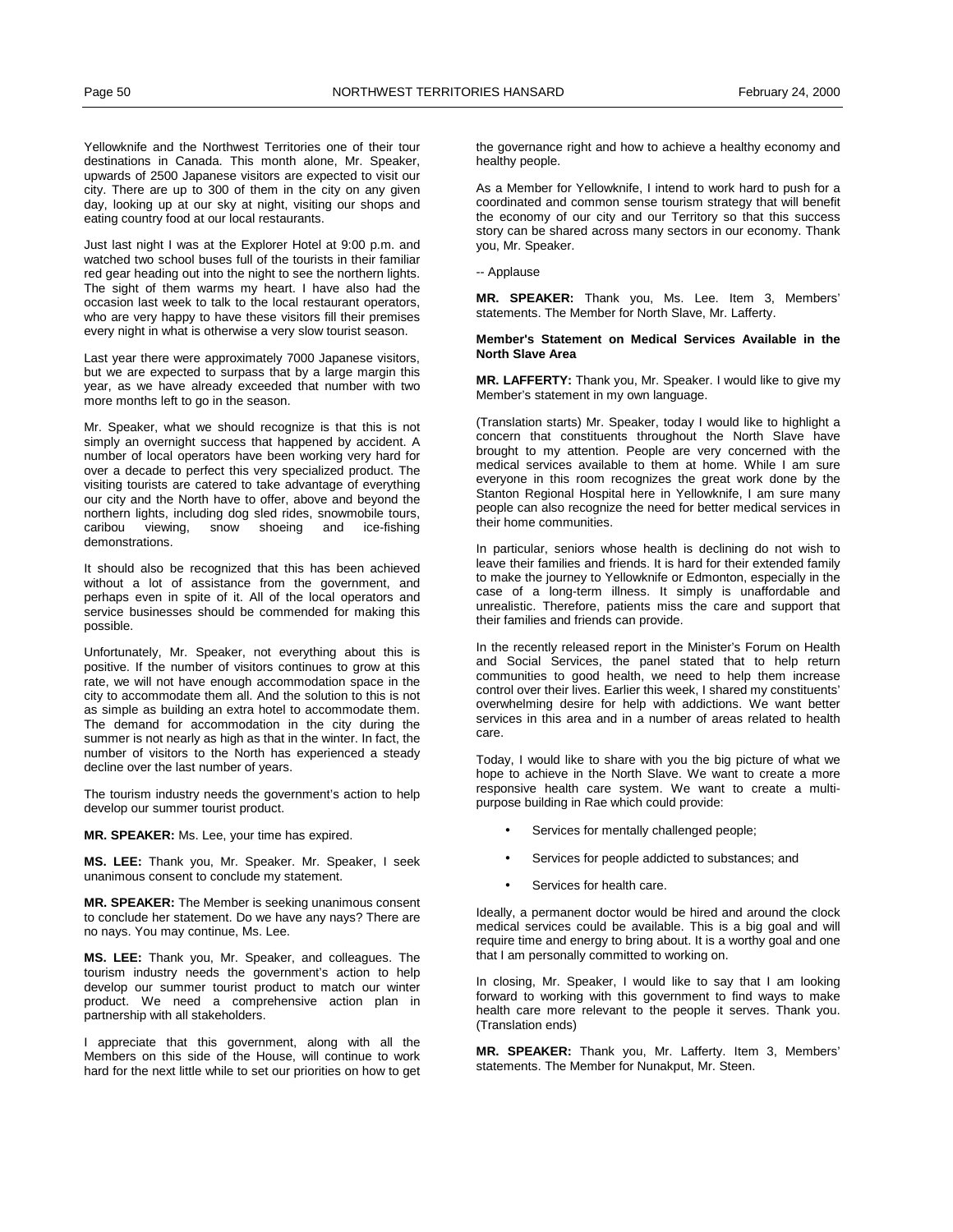### <span id="page-10-0"></span>**Member's Statement on Trans Canada Trail Relay 2000 Festivities**

**MR. STEEN:** Thank you, Mr. Speaker. Mr. Speaker, last weekend the opening ceremonies of the Trans Canada Trail Relay 2000 took place in Tuktoyaktuk. Many people took part including elders, RCMP, Armed Forces, Canadian Rangers, Arctic College students, instructors, and volunteers.

Two elders in their 80's, Laura Raymond and Edgar Kotokak, were designated as official water carriers as well as the mayor of Dawson City, His Worship Glen Everett, Member of Parliament, the Honourable Ethel Blondin-Andrew, I.R.C. Chief Nellie Cournoyea, the mayor of Tuktoyaktuk, His Worship Ernest Pokiak, and myself, representing the Minister responsible for Municipal and Community Affairs, the Honourable Jim Antoine. Water was carried from the Arctic Ocean water source to the Canada Trail Monument, a distance of more than one kilometre. Mr. Speaker, one wonders what was going through the minds of these elders as they carried these water jars in weather of minus 56 with the wind chill factor.

I take this opportunity to recognize and thank those volunteers who gave so freely of their time to make this event the success it was. There are too many to mention them all by name, Mr. Speaker, but there were rangers of Tuktoyaktuk like David Nasagaluk, Jesse Panaktalok, Luga Nasagaluak and the people who chiseled the hole through five feet of ice to reach Arctic Ocean water. As well, Jean Gruben took part in the blessing of the water at the Canada Trail Monument site.

I would like to recognize the Tuktoyaktuk Drummers and the fiddlers and guitar players who played for the square dance into the early morning hours. The master of ceremonies for this event, Steve Cockney, who helped organize this, definitely deserves mentioning. People who contributed to the feast and helped serve the elders also deserve mentioning like Jean Gruben, Tina Steen, Lloyd Gruben, Nellie Cournoyea, Ethel Blondin-Andrew and many more.

Mr. Speaker, this was a very happy event even though it was cold and I would like to thank all those who helped and took part. Thank you, Mr. Speaker.

**MR. SPEAKER:** Thank you, Mr. Steen. We wish them well and look forward to a report on the conclusion of their run. Item 3, Members' statements. The Member for Frame Lake, Mr. Dent.

### **Member's Statement on Working Together Summer Student Employment Program**

**MR. DENT:** Thank you, Mr. Speaker. Mr. Speaker, a couple of days ago I listened with interest as Mr. Bell questioned the Minister responsible for Education, Culture and Employment about whether the Working Together Program would continue in the next fiscal year.

This program has been a tremendous success, creating hundreds of jobs for young people over the years. Not just creating jobs for students, but also for those who are making the difficult transition from school to employment.

Mr. Speaker, as we have heard over and over, youth have a much higher rate of unemployment than others in the North. Working Together has helped by making it easier for employers to hire inexperienced people, allowing young people to escape the vicious circle that results from not having enough experience to get a job, and no way to get a job without having some experience.

Minister Ootes advised the House that funding for this important and effective program will end on March 31, 2000, scant weeks before students arrive home, hoping to make some money to help them return to school next fall, or recent graduates looking for their first job.

Mr. Speaker, I hope the Minister will remember how important he thought this program was when it was discussed in this House last year. Looking at Hansard for May 10<sup>th</sup>, 1999, Mr. Ootes, as the Member for Yellowknife Centre, said, and I quote:

> "We have been talking about ensuring employment for students for a number of years now. It seems strange to me that we have a special program called Working Together, and only if the budget is passed, do we have that summer student employment program."

He went on to say, and I quote:

"It seems to me that this kind of program should have been planned out well ahead of time. We were well aware that we were going to have an interim budget and I would have thought it would have been in that interim budget."

Mr. Speaker, on reviewing Hansard for February 22, 2000 Mr. Ootes told us that this program will only continue if it is included in the budget. We know, from Mr. Handley's statement, that the budget will not be introduced in the House until June.

Mr. Speaker, that is far too late to help summer students this year. A program this important must be supported. I hope Mr. Ootes will remember the position he took on this program when he was on this side of the House. We must quickly assure young people and employers that the Working Together Program will continue. Thank you, Mr. Speaker.

### -- Applause

**MR. SPEAKER:** Thank you, Mr. Dent. Item 3, Members' statements. The Member for Inuvik Boot Lake, Mr. Roland.

### **Member's Statement on Moving Ahead With Resource Development**

**MR. ROLAND:** Thank you, Mr. Speaker. Mr. Speaker, our fiscal situation impacts how we look at our economic potential. Mr. Speaker, the role of government in this area plays a large role of how the economic potential will be developed.

I know many organizations outside of this government would rather have us play a lesser role. They want to see us move forward, and not tie it up with red tape. There is a need to be proactive in this area, Mr. Speaker. We have to take positive action that results in accomplishments.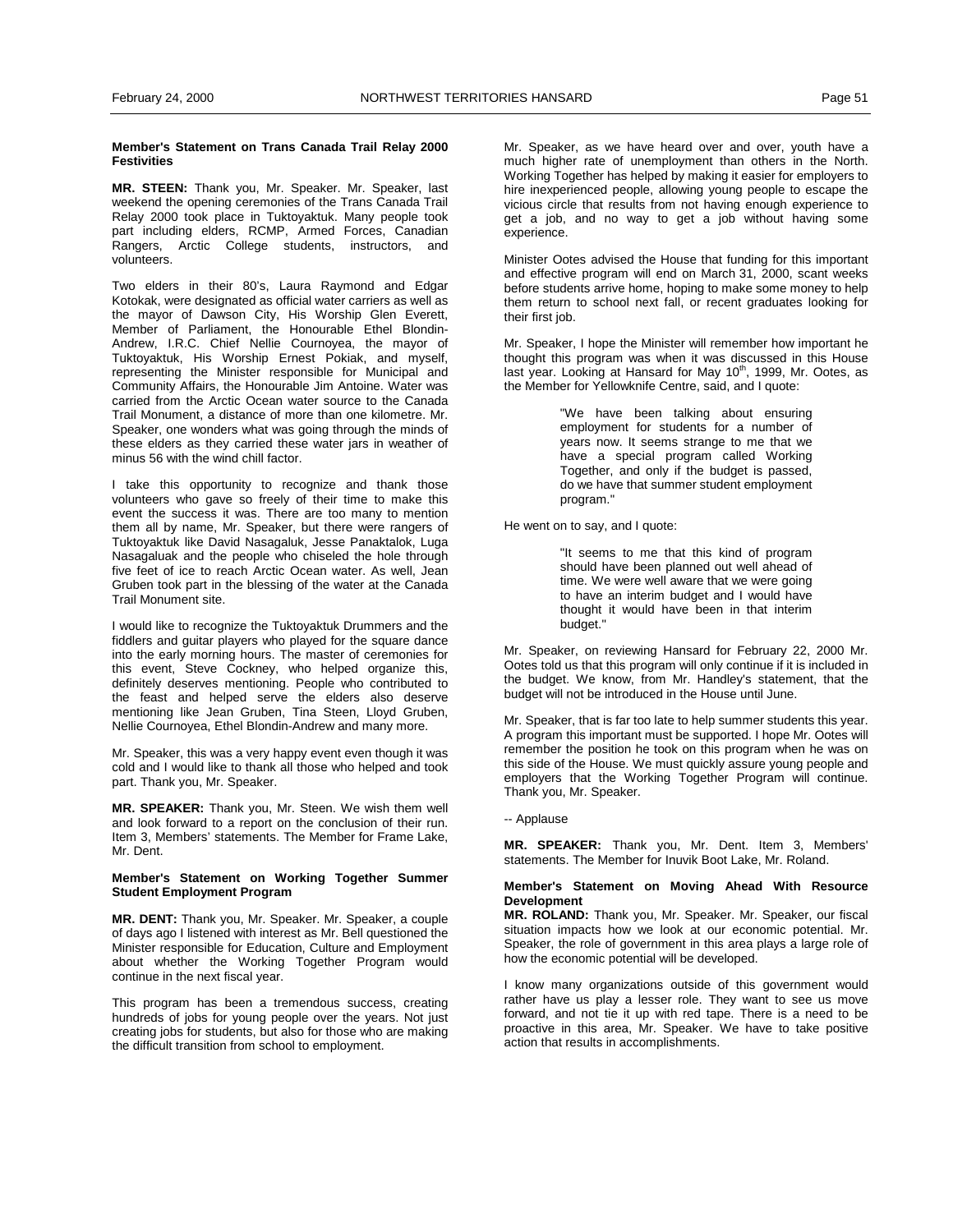<span id="page-11-0"></span>It has been said time and time again how government has so much red tape. Have we done anything to clear it up? We have billions of dollars ready to be spent in the Northwest Territories if we can become proactive and move forward on the potential we have sitting in the ground. How are we going to do that?

It takes dollars to be involved. The longer we hold back and not develop on these processes, we will find ourselves in a more difficult position when it comes to developing our own potential.

We know there is talk of an intergovernmental forum, which I think is the right avenue to take. But we need to get on with the process. We need to get to the table and talk out the discussions. I note what Premier Kakfwi has stated on a number of occasions, in the previous Assembly as well as early on in this one; maybe it is time to lock ourselves behind closed doors for two or three days and hammer out a deal.

We know the aboriginal groups are being proactive. They have come out and made motions in the area of sustainable development. We are starting down that process. We need to get a move on it so we can truly find new dollars to put towards effective programs in the Northwest Territories, not just try to move around our ever-shrinking dollar. Thank you, Mr. Speaker.

-- Applause

**MR. SPEAKER:** Thank you, Mr. Roland. Item 3, Members' statements. The Member for Tu Nedhe, Mr. Nitah.

# **Member's Statement on Community Access Program**

**MR. NITAH:** Thank you, Mr. Speaker. Mr. Speaker, I was going to make a statement on another matter, but my colleagues seem to be reading my notes and making those statements beforehand.

Today, I am very happy the community of Lutsel K'e, along with Rae Lakes and Wha Ti, will be included in funding for Internet access. This is possible through the community access program funded by the federal government. Perhaps this government can get involved with the nurturing of this and similar programs that have been introduced by other agencies.

It is programs like this that will bring small, isolated communities such as Lutsel K'e into the communication age. The sooner this is done, the better equipped we will be to be true partners in the Canadian and global economies. Today's global economy is so important. People can learn about each other and their land, culture and environment. The Internet is becoming a primary tool for this.

They can use this information and technology for everything from tourism development to attracting investment for areas of our economy. It will also educate our people about other cultures, and at the same time gain an appreciation for our own cultures, that are in dire need of revival.

I look forward to visiting the communities of Lutsel K'e and Fort Resolution with Ms. Ethel Blondin-Andrew, to get an appreciation of this and other programs, along with the challenges facing these communities. Mahsi cho, Mr. Speaker.

-- Applause

**MR. SPEAKER:** Thank you, Mr. Nitah. Item 3, Members' statements. The Member for Hay River North, Mr. Delorey.

### **Member's Statement on Congratulations to Arctic Winter Games Participants**

**MR. DELOREY:** Thank you, Mr. Speaker. Mr. Speaker, I would like to bring the conversation back into the sports arena for a minute, on the topic of the Arctic Winter Games. I would like to take this opportunity to congratulate all of the athletes from Hay River who have been successful in obtaining a spot on Team NWT for the Arctic Winter Games.

I would also like to thank all of the coaches from Hay River who have put in a lot of time with the athletes to get the teams ready. And I would like to thank all of the volunteers who have participated in organizing the regional and territorial trials, which enabled us to have the best of our athletes represent us at the Arctic Winter Games.

I would like to commend the staff at Sport North. Having been involved in the Arctic Winter Games for a number of years as a coach and participant, I have worked closely with the staff at Sport North. They perform all of the organizing for the sports. This year, they seem to have done an exceptional job. I do not know if it is because of the split with Nunavut that they have fewer athletes, but they are doing a wonderful job. I have enjoyed working with them this year.

I feel privileged to have the opportunity to participate in the Arctic Winter Games again this year. I am going to be coaching the Hay River Junior Girls Curling Team. I am privileged to have that opportunity. I would like to issue a challenge to Members on both sides of the House; it is incumbent upon us to have good representation at the Arctic Winter Games. We sit in the House and talk about how good this is for our kids and how important it is to have them involved in the games. I think it is also important for us to be very visible to our athletes at the games, to show we support them and encourage their participation in the sport. Thank you, very much, Mr. Speaker.

-- Applause

**MR. SPEAKER:** Thank you, Mr. Delorey. Item 3, Members' statements. Item 4, returns to oral questions. The honourable Minister responsible for Finance, the Honourable Joe Handley.

# **ITEM 4: RETURNS TO ORAL QUESTIONS**

**Return to Question 10-14(2): Timing for the 2000-2001 Budget** 

**HON. JOE HANDLEY:** Thank you, Mr. Speaker. Mr. Speaker, I would like to address questions raised by Mr. Roland in the House concerning the business planning and main estimates process. First, I would like to clarify my previous statement regarding the call letters for the 2000 to 2003 business plan. Deputy ministers were briefed on the schedule and process on February 18, 2000. The actual call letters will be sent to all departments on February 24, 2000.

In response to Mr. Roland's question concerning the final direction for the main estimate process, call letters will be sent by mid-March. Thank you, Mr. Speaker.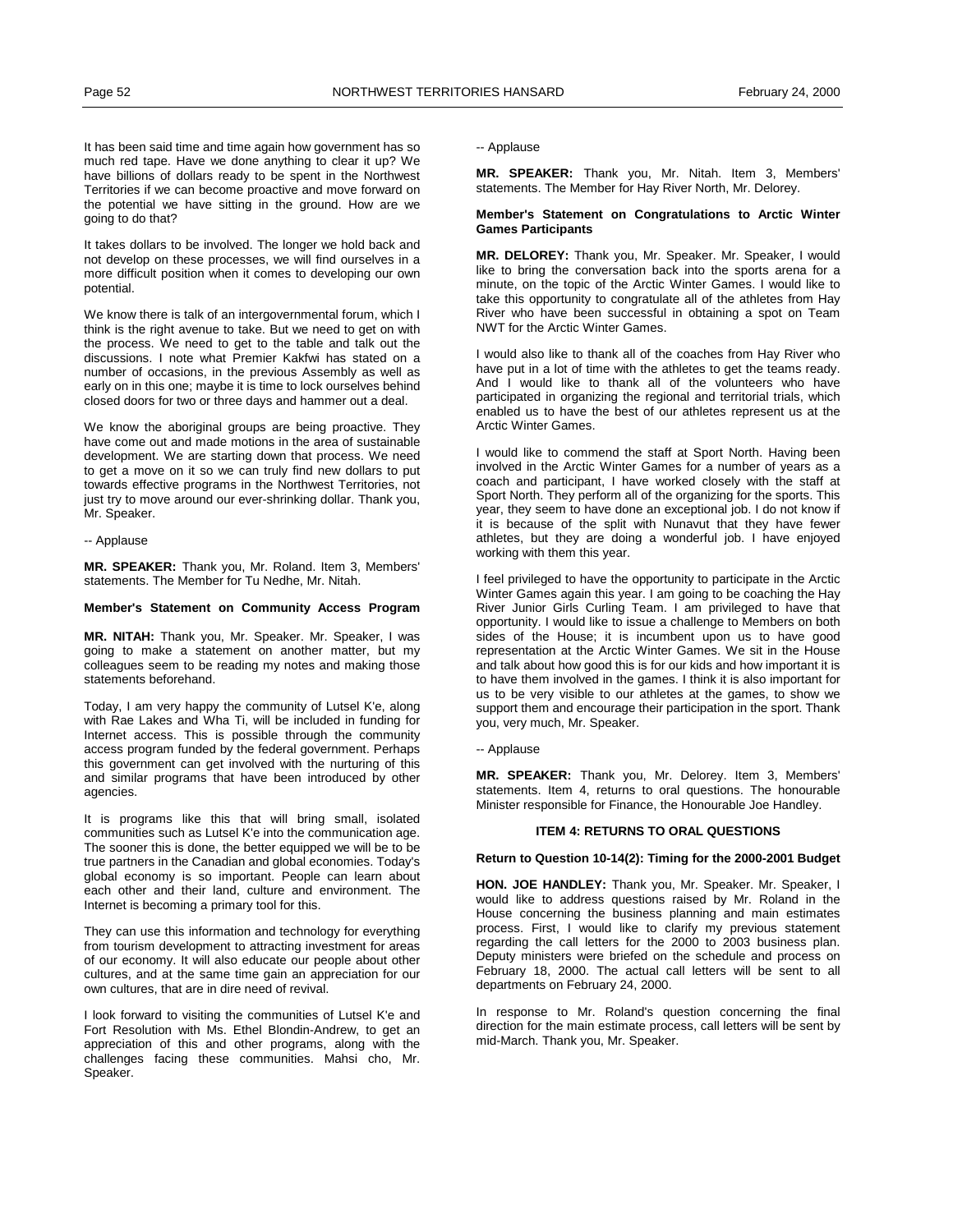<span id="page-12-0"></span>**MR. SPEAKER:** Thank you, Mr. Handley. Item 4, returns to oral questions. The honourable Premier, Mr. Stephen Kakfwi.

#### **Return to Question 22-14(2): Fuel Spill on Highway No. 3**

**HON. STEPHEN KAKFWI:** Thank you, Mr. Speaker. This is a response to a question asked by Ms. Sandy Lee on February 23, 2000, regarding a fuel spill on Highway No. 3.

You asked for the status of the cleanup and the extent of environmental damage related to the RTL tanker truck accident on Highway No. 3 on February 20, 2000. Some of the details in media reports concerning the volume of the spill and the status of cleanup have not been entirely accurate.

Although the quantity of diesel spilled has not been determined, RTL estimates half of the 43,000 litre load was lost. The resulting contamination has been limited to the immediate area of the spill. A small nearby slough is not expected to be impacted. The immediate cleanup activities should be completed by RTL over the next two days. There is a possibility that contamination may have seeped into the ground and, therefore, the company will have to readdress this issue during spring run-off. RWED will continue to monitor the immediate cleanup activities and follow up with site inspections in the spring and summer to determine if further cleanup is required by the company. Thank you, Mr. Speaker.

**MR. SPEAKER:** Thank you, Mr. Kakfwi. Item 4, returns to oral questions. Item 5, recognition of visitors in the gallery.

# **ITEM 5: RECOGNITION OF VISITORS IN THE GALLERY**

At this time, I would like to recognize the 11 Russian aboriginal leaders in the gallery today, who are here as part of their tour of Canada, sponsored by the Inuit Circumpolar Conference, Canada office, to learn from the Canadian aboriginal experience.

During their three weeks in Canada, they have attended a ten-day seminar in Ottawa, met with national aboriginal leaders, federal parliamentarians and senators, visited the Blood Tribe in southern Alberta, the Inuvialuit and Gwich'in of Inuvik and Aklavik, the Metis Nation, and officials of DIAND and the Department of Aboriginal Affairs here in Yellowknife, and are now here to visit our gallery. This is the final step of their three-week journey across Canada. I would like to ask you to welcome them to our gallery. Enjoy your visit.

#### -- Applause

**MR. SPEAKER:** Item 5, recognition of visitors in the gallery. The Member for Mackenzie Delta, Mr. Krutko.

**MR. KRUTKO:** Thank you, Mr. Speaker. It gives me great pleasure to recognize the president of the Metis Nation of the Northwest Territories, Mr. George Morin.

-- Applause

**MR. SPEAKER:** Item 5, recognition of visitors in the gallery. I would like to take this opportunity to recognize Mr. Arthur Inch, a long time resident of the Northwest Territories, and the father of our committee clerk, Mr. Dave Inch.

-- Applause

Welcome, Mr. Inch. Item 5, recognition of visitors in the gallery. The Member for Hay River North, Mr. Delorey.

**MR. DELOREY:** Thank you, Mr. Speaker. I would like to recognize an ex-resident of Hay River, and a friend of mine, Pat Thomas.

-- Applause

**MR. SPEAKER:** Welcome, Ms. Thomas. Item 5, recognition of visitors in the gallery. I would like to recognize the president of the Metis Nation, Mr. George Morin. Item 5, recognition of visitors in the gallery. Item 6, oral questions. The Member for Mackenzie Delta, Mr. Krutko.

### **ITEM 6: ORAL QUESTIONS**

#### **Question 24-14(2): Assistance For Educational Opportunities**

**MR. KRUTKO:** Thank you, Mr. Speaker. Mr. Speaker, my question is to the Minister responsible for Education, Culture and Employment regarding my Member's statement about this young individual who took it upon herself to see what other educational institutions are out there, where she feels she can probably get a better education and some cultural experience by going overseas.

I am speaking of the program that Ms. Candace Smith was able to enter, which is the E.F.S.F. High School Year Abroad Program, which is a program that is delivered worldwide. In this program, students have opportunities to go to school in the United Kingdom, Germany, Australia, France, the United States, and New Zealand, which Ms. Smith chose.

One of the problems I have seen working with the family was that there are no territorial programs in place to assist people who find themselves accepted into these national programs. I would like to ask the Minister if the department has looked at the Education Act to find a way in which they can consolidate not only federal programs but initiatives such as this, where students from the Northwest Territories go overseas? Has the department looked at the possibility of providing financial assistance on behalf of this government?

**MR. SPEAKER:** Thank you, Mr. Krutko. The Minister responsible for Education, Culture and Employment, the Honourable Mr. Ootes.

### **Return to Question 24-14(2): Assistance For Educational Opportunities**

**HON. JAKE OOTES:** Thank you, Mr. Speaker. First of all, I think Mr. Krutko has a point that it is commendable that students look for opportunities in other jurisdictions that perhaps offer very beneficial programs. In this case, it has shown a great deal of initiative by the individual.

The ability of the territorial government to assist in this has been limited by the regulations we have in place, where we provide funding to the nearest destination.

I am not sure if all of the possibilities have been explored, in terms of providing funding for people to go to other jurisdictions outside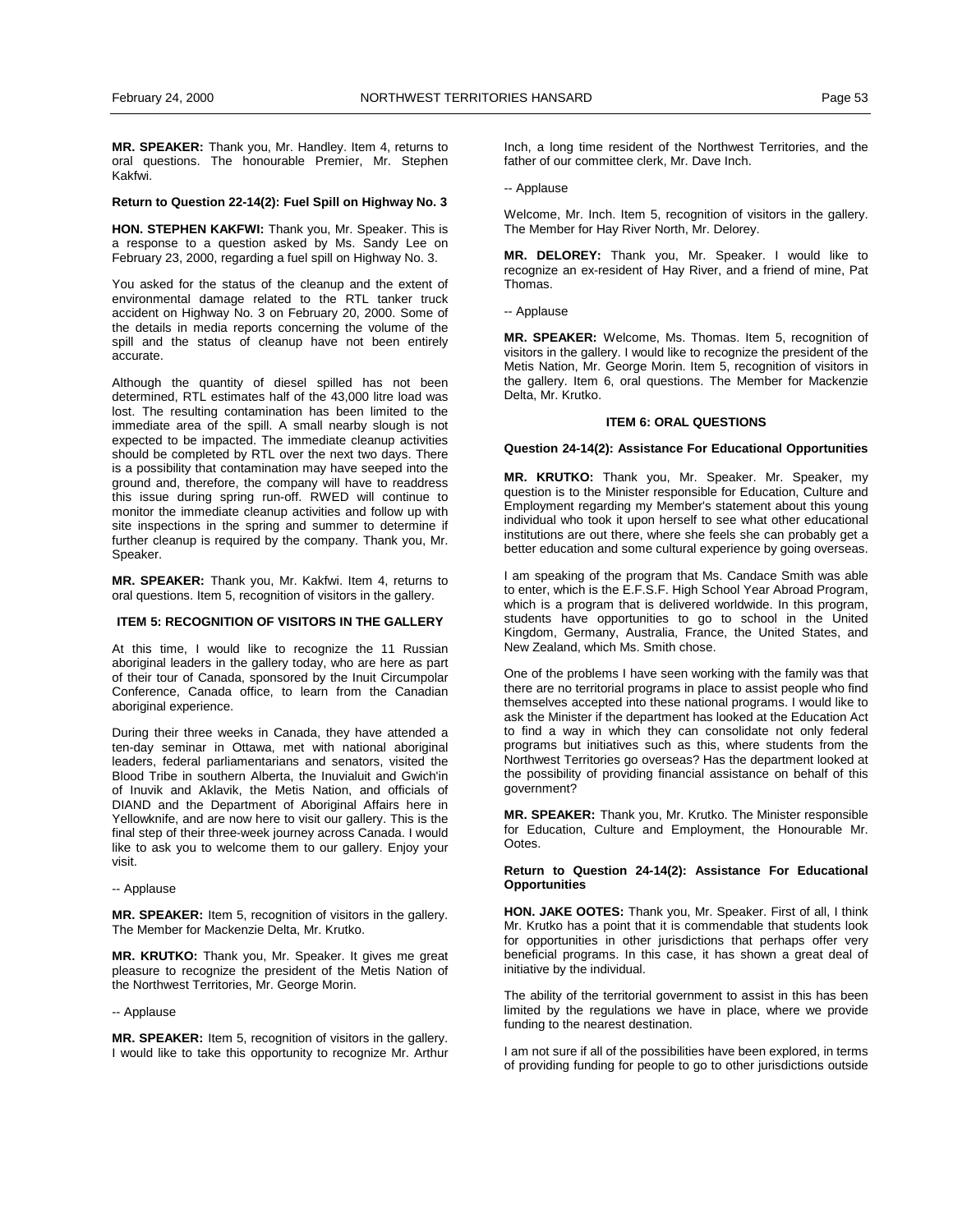of the country. I will certainly check that for the Member and get back to him on that.

**MR. SPEAKER:** Thank you, Mr. Ootes. Supplementary, Mr. Krutko.

### **Supplementary to Question 24-14(2): Assistance For Educational Opportunities**

**MR. KRUTKO:** Thank you, Mr. Speaker. Regarding other groups and agencies, such as the Brighter Futures Program, and funding from the Gwich'in Tribal Council, and charitable organizations such as the Lions Club…I feel it is initiatives like these where we can see some positive outcomes. The experience alone as a government is worth it to see what other institutions are doing around the world in improving the education of the people in the North.

I would like to ask the Minister if he could also look at the possibility of working with organizations to find some charitable society or institution where we can work in partnership to assist people in these types of programs?

**MR. SPEAKER:** Thank you, Mr. Krutko. The Minister for Education, Culture and Employment, Mr. Ootes.

### **Further Return to Question 24-14(2): Assistance For Educational Opportunities**

**HON. JAKE OOTES:** Thank you, Mr. Speaker. Yes, I think it is important we identify all of the possibilities where funding can potentially come from for students to study in other jurisdictions. This may have already been done, Mr. Speaker. It is a case for me to sit down with the department to see what has been done. If nothing has been done, I will commit to looking into the possibility of finding possible sources for funding. There are other programs in the federal government that are operated in the Territories. We are trying to coordinate that whole area and get more information on it. Thank you.

**MR. SPEAKER:** Thank you, Mr. Ootes. Supplementary, Mr. Krutko.

### **Supplementary to Question 24-14(2): Assistance For Educational Opportunities**

**MR. KRUTKO:** Thank you, Mr. Speaker. In the question of coordination, there are times that we find there is a lot of federal programs developed around educational federal programs developed around educational opportunities. This government has to have a mechanism in place so we can consolidate what we are doing in the North so we can assist people who access these federal programs, so we can offset some of the associated costs. I would like to ask the Minister if he would look at a mechanism so that when federal programs are developed in the areas of education, we have the ability in the North to be able to consolidate what we give to our education system so they work hand in hand, not only nationally but territorially, so we can take full advantage of the opportunities these programs provide. Thank you.

**MR. SPEAKER:** Thank you, Mr. Krutko. Mr. Ootes.

### **Further Return to Question 24-14(2): Assistance For Educational Opportunities**

**HON. JAKE OOTES:** Thank you, Mr. Speaker. It would take a bit of time to talk in terms of consolidation. What we can certainly do is start to identify the types of programs that are accessible to students. Then, we can possibly provide a mechanism to make students aware of them, if we are requested to provide information on other sources of funding. Thank you.

**MR. SPEAKER:** Thank you, Mr. Ootes. Final supplementary, Mr. Krutko.

### **Supplementary to Question 24-14(2): Assistance For Educational Opportunities**

**MR. KRUTKO:** Thank you, Mr. Speaker. Regarding the idea of streamlining the programs and services, eliminating the red tape…, I think that is what students want. They want more ability to access these programs. I would like to ask the Minister about the possibility of looking at the Education Act to ensure we can streamline our programs so they are more operational? So students do not have the problems they find themselves in when trying to access federal programs and territorial programs at the same time.

**MR. SPEAKER:** Thank you, Mr. Krutko. Mr. Ootes.

**HON. JAKE OOTES:** Thank you, Mr. Speaker. I will certainly take Mr. Krutko's concerns and suggestions under advisement. Thank you.

**MR. SPEAKER:** Thank you, Mr. Ootes. Item 6, oral questions. The Member for Yellowknife South, Mr. Bell.

#### **Question 25-14(2): Arsenic Storage Cleanup**

**MR. BELL:** Thank you, Mr. Speaker. My question is for the Premier, who is the Minister responsible for Resources, Wildlife and Economic Development.

Many of my constituents, and indeed all Northerners, are very concerned about the arsenic that is stockpiled right beneath our feet. I wonder if the Premier can tell us which level of government is currently spearheading the cleanup effort? Thank you, Mr. Speaker.

**MR. SPEAKER:** Thank you, Mr. Bell. The Minister responsible for Resources, Wildlife and Economic Development, the Honourable Stephen Kakfwi.

# **Return to Question 25-14(2): Arsenic Storage Cleanup**

**HON. STEPHEN KAKFWI:** Thank you, Mr. Speaker. The cleanup of the Giant Mine site was started a few weeks ago. It is spearheaded by DIAND. It is done with the assistance of a number of organizations.

The surface cleanup is the part of the cleanup that has been initiated at this point. We are still waiting for some indication from the federal government as to what they may be prepared to do regarding the cleanup of the arsenic. How that will be addressed is unclear at this time, as we are waiting for word from the federal government on that part of the cleanup. Thank you, Mr. Speaker.

**MR. SPEAKER:** Thank you, Mr. Kakfwi. Supplementary, Mr. Bell.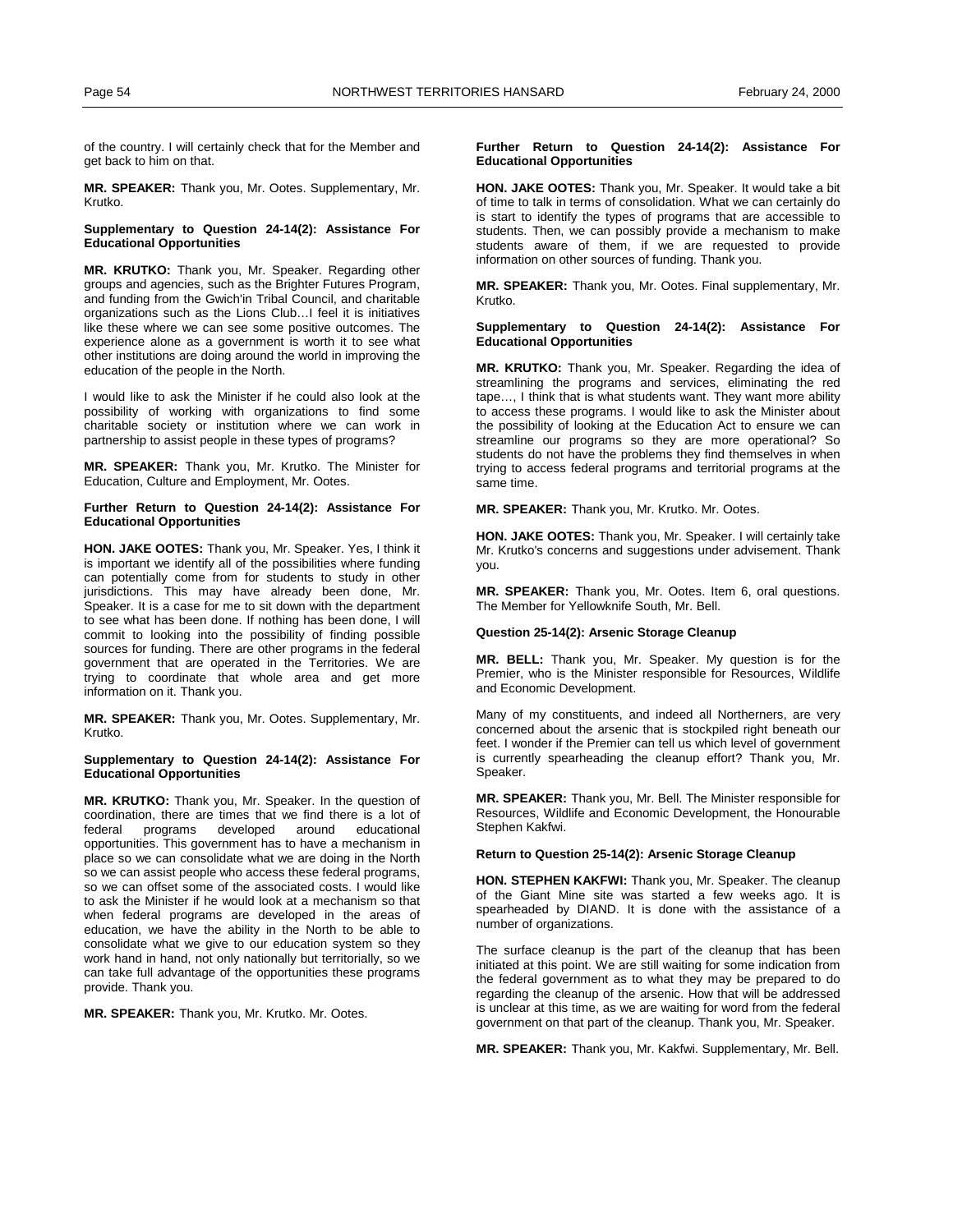### **Supplementary to Question 25-14(2): Arsenic Storage Cleanup (Bell)**

**MR. BELL:** Thank you, Mr. Speaker. I am wondering if the Premier can tell us whether DIAND has given us any indication at this early stage of the timeline for the cleanup process? And also the cost of the process and whether or not that will cost the taxpayers of the Northwest Territories? Thank you.

**MR. SPEAKER:** Thank you, Mr. Bell. Minister Kakfwi.

### **Further Return to Question 25-14(2): Arsenic Storage Cleanup**

**HON. STEPHEN KAKFWI:** Thank you, Mr. Speaker. The surface cleanup is being covered by DIAND at this time. It is estimated to cost roughly a half million dollars. To deal with the arsenic cleanup underground, the cost is estimated in the neighbourhood of \$60 million. That is the responsibility of the federal government.

There was some indication the Minister of Environment, David Anderson, may be taking the initiative to address contaminated sites across this country. We have not heard any word, so we are awaiting some indication from the federal government as to the scope of responsibility they will be accepting and to the extent to which they will put resources to address the issue. Thank you.

**MR. SPEAKER:** Thank you, Mr. Kakfwi. Item 6, oral questions. The Member for Frame Lake, Mr. Dent.

### **Question 26-14(2): Working Together Program Continuation**

**MR. DENT:** Thank you, Mr. Speaker. Mr. Speaker, my question is for the Minister responsible for Education, Culture and Employment. As I noted in my Member's statement, Working Together is a very important youth employment program. As the Member for Yellowknife Centre noted on May  $10^{th}$ , 1999:

> "the amount the program requires, \$1 million, is very small, and surely the department can juggle funds within to ensure it continues."

Mr. Speaker, will the Minister ensure that happens this year?

**MR. SPEAKER:** Thank you, Mr. Dent. The Minister responsible for Education, Culture and Employment, Mr. Jake Ootes.

### **Return to Question 26-14(2): Working Together Program Continuation**

**HON. JAKE OOTES:** Thank you, Mr. Speaker. I would like to go back to some of the background on this. This particular program dates back to 1997. It was part of the Government of the Northwest Territories Northern Employment Strategy. It was a two-year program, and was continued for an additional year due to its success. The money for that came from the Financial Management Board, and was above the departmental budget. The program offers subsidies for employers to hire and train young students. Some 1500 students have been helped.

I certainly share the concerns Mr. Dent and other Members have expressed. I am very well aware that young people will be returning home for the summer, looking for work.

I would like to see the program continued but, as I said earlier, funding for this program had come from outside of the department. It had been provided by the Financial Management Board.

I have just come into this department and must state that while we have the opportunity for the interim appropriation, at this point I have not been able to address this issue from a financial point of view. Considering the money came from outside of the department before, I would have to take into consideration where to find the funding. Thank you.

**MR. SPEAKER:** Thank you, Mr. Ootes. Supplementary, Mr. Dent.

#### **Supplementary to Question 26-14(2): Working Together Program Continuation**

**MR. DENT:** Thank you, Mr. Speaker. I am happy to hear the Minister agrees this is an extremely important program. I would ask the Minister, rather than waiting for an interim supplementary bill, will he commit to, now that he is in the position to make the difference, juggle funds from within and ensure the program continues? Thank you.

**MR. SPEAKER:** Thank you, Mr. Dent. Mr. Ootes.

### **Further Return to Question 26-14(2): Working Together Program Continuation**

**HON. JAKE OOTES:** Thank you, Mr. Speaker. As I said, the funding for this came from the Financial Management Board, not from within the department. I would have to take that into consideration before I could make any commitment as to addressing the funding issue. Until I have an opportunity to address it and to see where funding can be found, I cannot answer that question. Thank you.

**MR. SPEAKER:** Thank you, Mr. Ootes. Supplementary, Mr. Dent.

# **Supplementary to Question 26-14(2): Working Together Program Continuation**

**MR. DENT:** Thank you, Mr. Speaker. I am disappointed to hear the Minister cannot commit to that, but will the Minister ensure funds to continue the Working Together Program are put in the interim supplementary bill as part of the department's appropriations, as he said the previous government should when he was an Ordinary Member?

**MR. SPEAKER:** Thank you, Mr. Dent. The Minister responsible for Education, Culture and Employment, Mr. Ootes.

# **Further Return to Question 26-14(2): Working Together Program Continuation**

**HON. JAKE OOTES:** Thank you, Mr. Speaker. I am getting repetitive here, but as I said, the money actually was found and provided by the Financial Management Board, not from within the department, and therefore, consideration has to be made and discussions have to take place to see where the money could be found if it was to be considered. Thank you.

**MR. SPEAKER:** Thank you, Mr. Ootes. Final supplementary, Mr. Dent.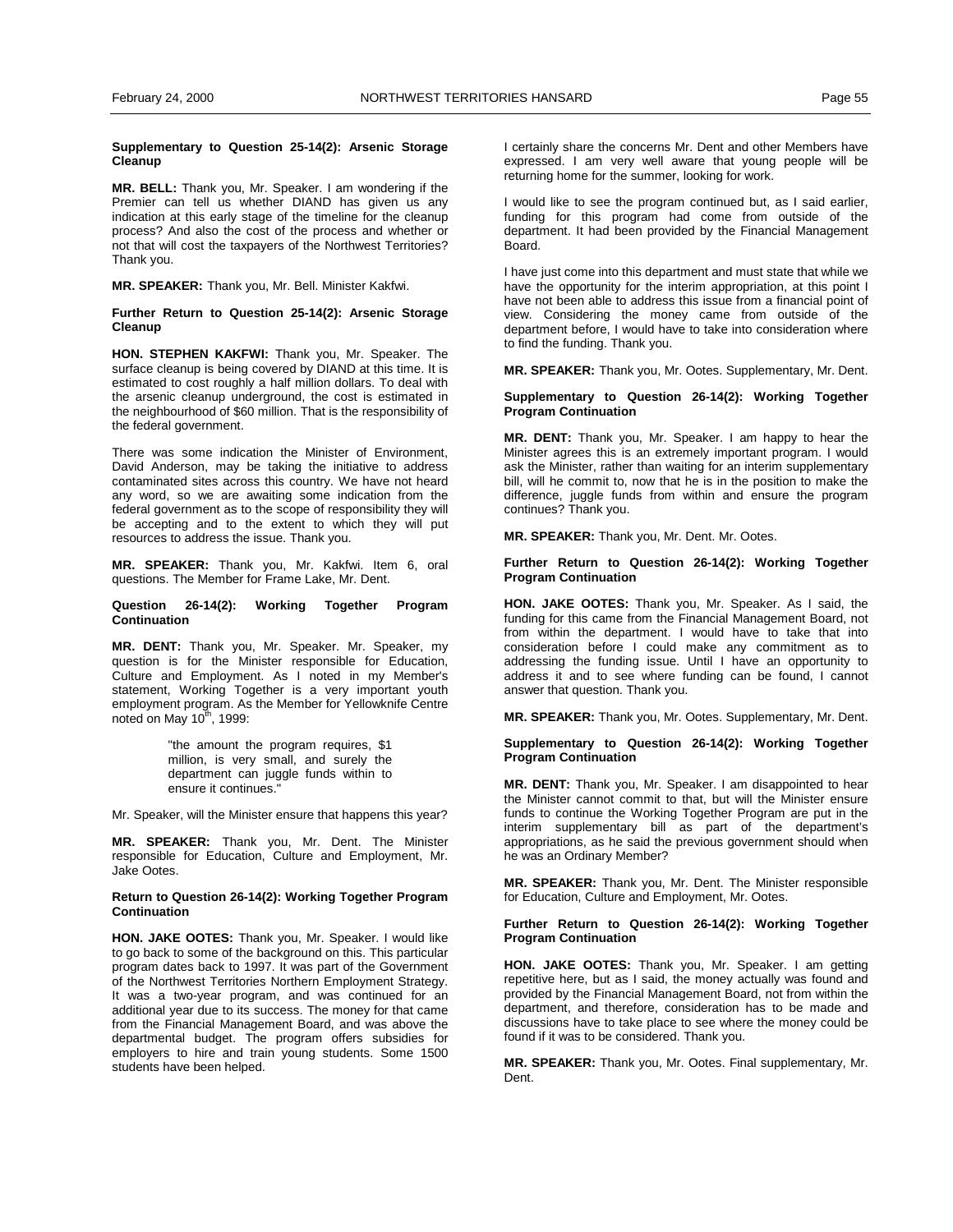### **Supplementary to Question 26-14(2): Working Together Program Continuation**

**MR. DENT:** Thank you, Mr. Speaker. I think we are all well aware of the process, Mr. Speaker. What I am hoping to find is a commitment from this Minister that he will do his utmost to ensure that this program can be announced as proceeding when we come back in this House in March. Thank you, Mr. Speaker.

**MR. SPEAKER:** Thank you, Mr. Dent. Mr. Ootes.

### **Further Return to Question 26-14(2): Working Together Program Continuation**

**HON. JAKE OOTES:** Thank you, Mr. Speaker. I will do my utmost to work on this particular issue. As I said, I am well aware of the importance of this issue, with the students coming back to the Northwest Territories. Employment is needed. I think it is very important.

I should also make mention of the fact that the government's Summer Student Employment Program, where the government itself hires students, is meeting in early March. We hope to have a database of students set up by early April so we can position students within the government for casual placements where possible. Thank you.

**MR. SPEAKER:** Thank you, Mr. Ootes. Oral questions. The honourable Member for Thebacha, Mr. Miltenberger.

#### **Question 27-14(2): Student Employment Program**

**MR. MILTENBERGER:** Thank you, Mr. Speaker. My question is directed to the Minister responsible for Education, Culture and Employment regarding student employment within the government of the Northwest **Territories** 

The Minister said yesterday or the day before this is a centralized service out of the Executive for all of the Northwest Territories. Does that mean that every summer, those students who want a job, be it in Fort Smith or Sachs Harbour or Colville Lake, has to send their resume to someone here in Yellowknife, who will then make a decision or coordinate this? Thank you.

**MR. SPEAKER:** Thank you, Mr. Miltenberger. The Minister responsible for Education, Culture and Employment, Mr. Ootes.

### **Return to Question 27-14(2): Student Employment Program**

**HON. JAKE OOTES:** Thank you, Mr. Speaker. I am not sure of the answer, but I will undertake to ensure this can be applied through their communities or central regions, and then it comes into the database in Yellowknife. Thank you.

**MR. SPEAKER:** Thank you, Mr. Ootes. Supplementary, Mr. Miltenberger.

# **Supplementary to Question 27-14(2): Student Employment Program**

**MR. MILTENBERGER:** Thank you, Mr. Speaker. I will have to ask the Minister to clarify that. What is he saying, that they can apply, and then look for jobs in the government? They can apply in the regions and the region can make decisions to hire? Or do they have to apply in their region or community and the resume then goes to Yellowknife for final determination? Thank you.

**MR. SPEAKER:** Thank you, Mr. Miltenberger. The honourable Minister responsible for Education, Culture and Employment, Mr. Ootes.

#### **Further Return to Question 27-14(2): Student Employment Program**

**HON. JAKE OOTES:** Thank you, Mr. Speaker. As I said earlier, I do not have the complete answer to this question. What I will commit to do is ensure that students can at least submit their applications on a regional basis so there is more access for students.

**MR. SPEAKER:** Thank you, Mr. Ootes. Oral questions. Supplementary, Mr. Miltenberger.

# **Supplementary to Question 27-14(2): Student Employment Program**

**MR. MILTENBERGER:** Thank you, Mr. Speaker. I would like to know more clearly, since meetings have already been held and April is upon us, are students going to have to apply to some centralized body, some small window where there is a civil servant in Yellowknife that is going decide who gets jobs in the communities? Are they going to have to do that? Are we going to have that centralized control back in Yellowknife? Thank you.

**MR. SPEAKER:** Thank you, Mr. Miltenberger. The Honourable Premier, Mr. Stephen Kakfwi.

# **Further Return to Question 27-14(2): Student Employment Program**

**HON. STEPHEN KAKFWI:** Mr. Speaker, the Summer Student Employment Program is going to continue this year as it has in the past when Mr. Miltenberger was part of the Executive. There is going to be no change from when he was a Minister of this government. It is centralized. All the students that apply will be submitting their resumes to a central location, which will be here in Yellowknife. The resumes and the names of the students will be made available to departments, boards and agencies that require them, and they will be able to hire these students. It is going to be coordinated from Yellowknife. It is no different from the way it was done in the past, except that this year we hope that we can upgrade the potential to have internet access to the database for people. Thank you.

**MR. SPEAKER:** Thank you, Mr. Kakfwi. Final supplementary, Mr. Miltenberger.

### **Supplementary to Question 27-14(2): Student Employment Program**

**MR. MILTENBERGER:** Thank you, Mr. Speaker. I will address my supplementary then, to the Premier, Mr. Kakfwi. I am still not clear. I do not recollect the decisions for hiring summer students are not made in the regions by the superintendents, by the departments that need the people, but rather by some person sitting in the Executive office in Yellowknife as opposed to a coordinating function that disseminates the resumes?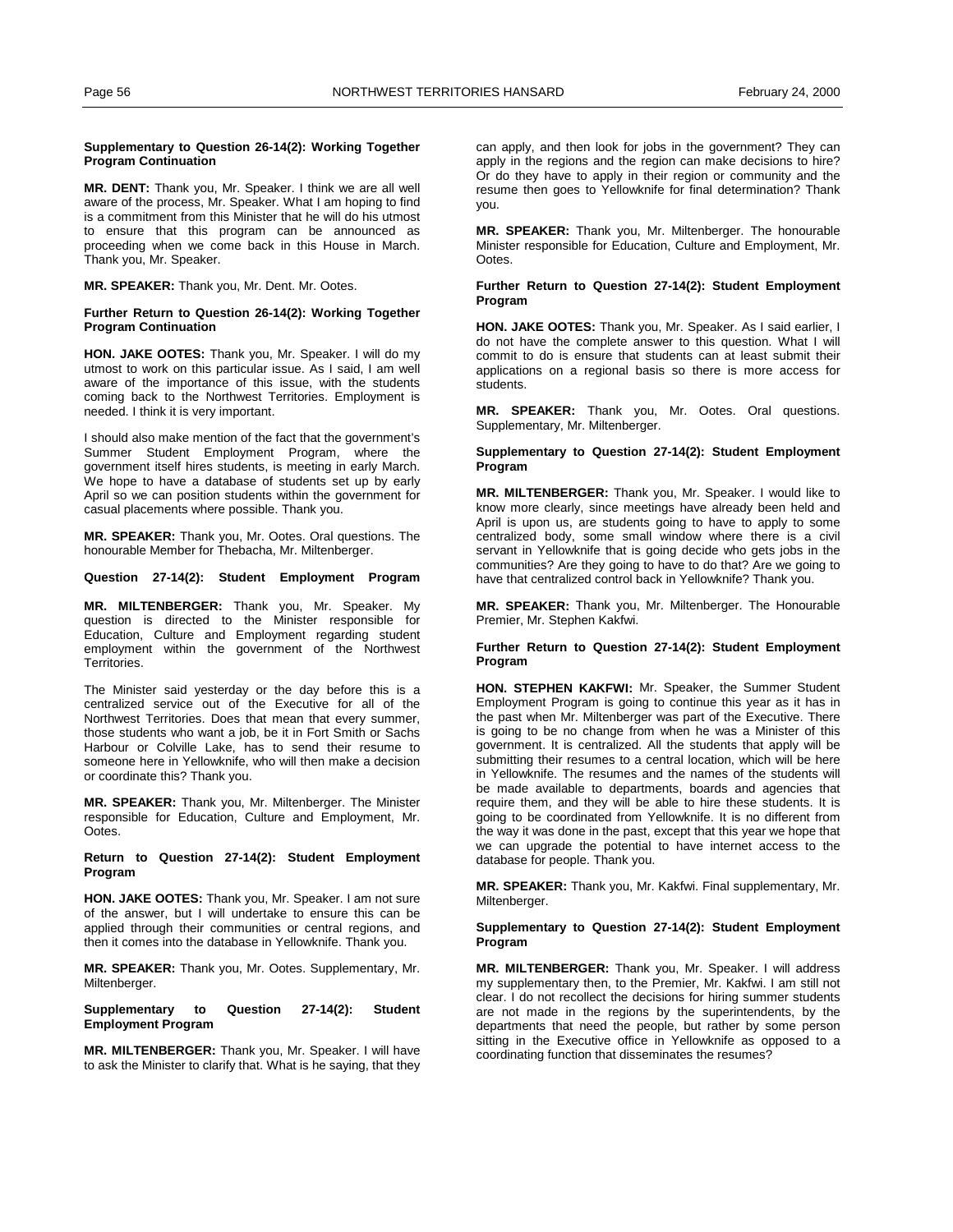**MR. SPEAKER:** Thank you, Mr. Miltenberger. The Honourable Stephen Kakfwi.

**Further Return to Question 27-14(2): Student Employment Program (**

**HON. STEPHEN KAKFWI:** Thank you, Mr. Speaker. Students that are eligible send their resumes into the Government of the Northwest Territories, and these are put together here in Yellowknife. Their resumes are made available to all the regions, communities, boards, and agencies that are within the government, and these people do the hiring. Their resumes are just made available through this central database. Thank you.

**MR. SPEAKER:** Thank you, Mr. Kakfwi. Item 6, oral questions. The Member for Range Lake, Miss Lee.

### **Question 28-14(2): Pension and Severance Concerns of Giant Mine Employees**

**MS. LEE:** Thank you, Mr. Speaker. My question is to the Premier. It is in regards to the situation of the laid off Giant Mine workers. Mr. Speaker, there are a huge number of laid off Giant Mine workers that live in my riding. Throughout my campaign, I have had many occasions to talk to them about their predicament. It seems they had to suffer through a major problem with their severance pay, and now the latest thing is that their pension will be cut by 25 percent. My question to the Premier is to ask him what this government has done, thus far, in terms of addressing these problems with the pension and severance for these workers?

**MR. SPEAKER:** Thank you, Ms. Lee. The Honourable Stephen Kakfwi, Premier.

### **Return to Question 28-14(2): Pension and Severance Concerns of Giant Mine Employees**

**HON. STEPHEN KAKFWI:** Thank you, Mr. Speaker. We are concerned about the situation for the workers of Giant Mine and the difficulties they are having with their pensions. We have raised that with the Member of Parliament, Ethel Blondin Andrew, and she has informed us recently that she is checking out possible ways in which the federal government may consider addressing this difficulty. At this time, we know that she has raised it with the Secretary of State for Financial Institutions. There is no indication, at this time, whether the federal government will be able to do anything to help, but this is the extent of the work that has been done on this particular issue. Thank you.

**MR. SPEAKER:** Thank you, Mr. Premier. Supplementary, Ms. Lee.

# **Supplementary to Question 28-14(2): Pension and Severance Concerns of Giant Mine Employees**

**MS. LEE:** Thank you, Mr. Speaker. I appreciate the Premier's answer with respect to the pension side of this predicament of the workers, but there is also the question of severance pay, which was a lot less than most workers had expected. I appreciate, Mr. Speaker, that with respect to the severance package, it was a deal made between two private companies. But what I would like the Minister to know is that it is not just about two companies dealing with this. It involves the working of all governments. My question to the

Minister is, will the Premier make a commitment to really put pressure on the federal government to address the concerns of these workers? I really think that the government has to pressure this. This is not just about the deals between two companies. It is about the rights of workers. Thank you, Mr. Speaker.

**MR. SPEAKER:** Thank you, Ms. Lee. The Honourable Stephen Kakfwi, Premier.

# **Further Return to Question 28-14(2): Pension and Severance Concerns of Giant Mine Employees**

**HON. STEPHEN KAKFWI:** Thank you, Mr. Speaker. We know the federal government shares the concerns raised by the Member, and we believe the federal government is taking the matter seriously to the extent that the Member of Parliament has raised it with the federal ministers, with a resolve to try to address and alleviate the difficulties that this issue raises with the Giant Mine employees. That is the extent to which we can comment on it. We know the federal government is taking it seriously and they are looking for ways to help, if they can. Thank you.

**MR. SPEAKER:** Thank you, Mr. Kakfwi. Supplementary, Ms. Lee.

### **Supplementary to Question 28-14(2): Pension and Severance Concerns of Giant Mine Employees**

**MS. LEE:** Thank you, Mr. Speaker. I will make this question very short. Will the Premier make the commitment to make these items, this pension and severance for the workers, a priority of his workload? Thank you, Mr. Speaker.

**MR. SPEAKER:** Thank you, Ms. Lee. The Honourable Stephen Kakfwi, Premier.

# **Further Return to Question 28-14(2): Pension and Severance Concerns of Giant Mine Employees**

**HON. STEPHEN KAKFWI:** Thank you, Mr. Speaker. I will commit to following up with the Member of Parliament to see that we keep whatever pressure we can on getting the federal government to provide some positive response at the earliest possible date. Thank you.

**MR. SPEAKER:** Thank you, Mr. Premier. Item 6, oral questions. The Member for Mackenzie Delta, Mr. Krutko.

### **Question 29-14(2): Elders' Facilities in Tsiigehtchic**

**MR. KRUTKO:** Thank you, Mr. Speaker. Mr. Speaker, my question is for the Minister responsible for the Northwest Territories Housing Corporation. As we all know, Mr. Speaker, there is a real demand in a lot of our communities for housing. I think one way we can look at trying to find ways of alleviating some of the pressures in our communities is by developing elders' facilities within these communities, so at least one sector of our community could be dealt with. Due to the impact of the shortages of houses, this would be beneficial, since a lot of the elders want to stay in our smaller communities. They want to be close to families and friends during the later years of their lives.

With that, Mr. Speaker, the community of Tsiigehtchic has been asking this government for years for such a facility to be built in their community. I would like to ask the Minister responsible for Housing, is this department going to be able to assist the community of Tsiigehtchic by developing such a facility to offset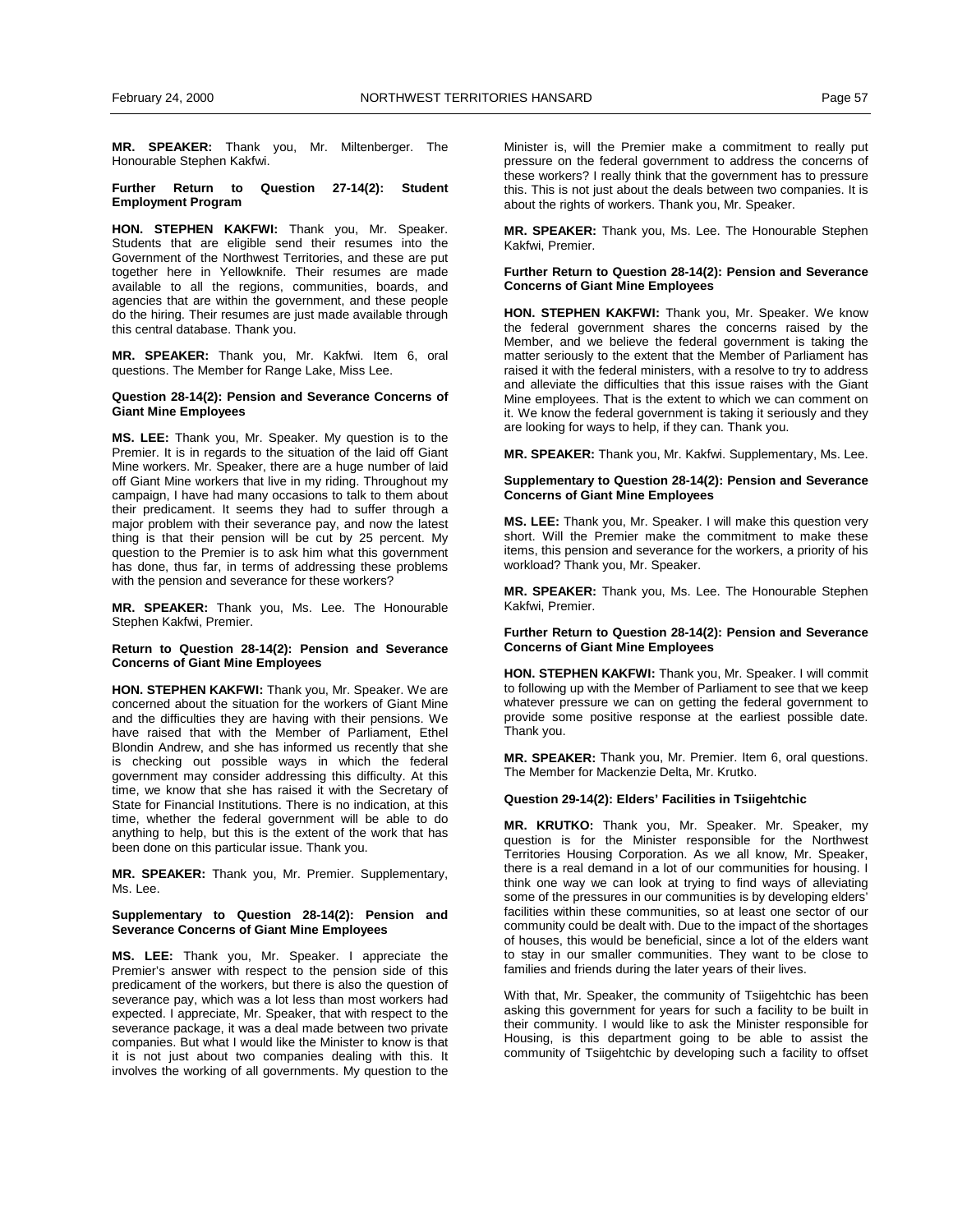the impacts of housing shortages in the community of Tsiigehtchic?

**MR. SPEAKER:** Thank you, Mr. Krutko. The Minister responsible for Housing, Mr. Roger Allen.

### **Return to Question 29-14(2): Elders' Facilities in Tsiigehtchic**

**HON. ROGER ALLEN:** Thank you, Mr. Speaker. I appreciate the question. We are trying to address all the requests coming from several communities, along with Tsiigehtchic. We recognize there is a need to address senior housing in this community. We are going to try to travel into each community to talk to various members of the communities in appreciation of the elders' request. Hopefully, at that point, we will answer the Member's question Thank you.

**MR. SPEAKER:** Thank you, Mr. Allen. Supplementary, Mr. Krutko.

# **Supplementary to Question 29-14(2): Elders' Facilities in Tsiigehtchic**

**MR. KRUTKO:** Thank you, Mr. Speaker. Mr. Speaker, the community of Tsiigehtchic has been trying to find a way to have this facility built for years now, and this is nothing new to this department. Again, I would like to ask the Minister, is his department willing to take into consideration that the housing shortages of Tsiigehtchic can be easily remedied by simply developing a public facility in the community of Tsiigehtchic so that those elders can be housed in one facility and they will be able to have those other units opened up to the general public? Will the Minister consider looking at this seriously?

**MR. SPEAKER:** Thank you, Mr. Krutko. The Minister responsible for the Housing Corporation, Mr. Allen.

# **Further Return to Question 29-14(2): Elders' Facilities in Tsiigehtchic**

**HON. ROGER ALLEN:** Thank you, Mr. Speaker. Certainly, as I learned more about how the corporation works and how the programs are administered, we will examine the present program delivery methods and see if we can improve in various ways. One of the things we do is we are trying to determine, at this point, how we can best and more sufficiently, deliver some of the programs that the Member has asked. Thank you.

**MR. SPEAKER:** Thank you, Mr. Allen. Supplementary, Mr. Krutko.

### **Supplementary to Question 29-14(2): Elders' Facilities in Tsiigehtchic**

**MR. KRUTKO:** Thank you, Mr. Speaker. The Minister made reference, in his comments, that he is willing to go into the communities and deal with this problem. How soon can the Minister commit to go into the community of Tsiigehtchic and sit down on this matter and try to find a resolution?

**MR. SPEAKER:** Thank you, Mr. Krutko. The Minister for Housing, Mr. Allen.

### **Further Return to Question 29-14(2): Elders' Facilities in Tsiigehtchic**

**HON. ROGER ALLEN:** Thank you, Mr. Speaker. We are currently setting up a bunch of travel dates, travel itineraries into various regions and settlements. Just to make you aware that we will be travelling to the South Slave March 12, 2000 and March 13, 2000 to talk to the local housing associations. We will also talk to the North Slave the week following. The earliest I can indicate to the Member is early to mid-April. Thank you.

**MR. SPEAKER:** Thank you, Mr. Allen. Final supplementary, Mr. Krutko.

# **Supplementary to Question 29-14(2): Elders' Facilities in Tsiigehtchic**

**MR. KRUTKO:** Thank you, Mr. Speaker. Can the Minister also look at, he made reference that they are looking at the overall strategy of the department, but for the longest time, the Western Territory was really limited on the number of seniors' facilities built in the Western Territory because of being one Territory with Nunavut and ourselves where a lot of the facilities were built in the east. And because of that, the west has lost out in regards to building these facilities. I think it is now time that this government seriously looked at implementing the seniors housing residences in our communities to offset the impact, especially for the younger population that we have. Will the Minister commit to also looking at that?

**MR. SPEAKER:** Thank you, Mr. Krutko. Minister Allen.

#### **Further Return to Question 29-14(2): Elders' Facilities in Tsiigehtchic**

**HON. ROGER ALLEN:** Thank you, Mr. Speaker. We are presently working on several housing need surveys to determine which communities are in need. I believe Tsiigehtchic was one of the four identified. We feel that we should revise and review the current status of each community and we will undertake to try to satisfy the Member's question. Thank you.

**MR. SPEAKER:** Thank you, Minister Allen. Oral questions. The Member for Great Slave, Mr. Braden.

### **Question 30-14(2): Consultation on Speed Limit Change**

**MR. BRADEN:** Thank you, Mr. Speaker. My question is for the Minister responsible for Transportation. Mr. Speaker, the announcement that was made today regarding a change in the speed limit on a portion of Highway No. 3 for trucks being reduced from 90 kilometers per hour to 70 kilometers per hour. My question is, was the trucking industry consulted on this change to see indeed if this is something that they also feel would assist in improving safety conditions? Thank you, Mr. Speaker.

**MR. SPEAKER:** Thank you, Mr. Braden. The honourable Minister responsible for Transportation, Mr. Steen.

### **Return to Question 30-14(2): Consultation on Speed Limit Change**

**HON. VINCE STEEN:** Thank you, Mr. Speaker. Mr. Speaker, I do not know, at this moment, what the opinion of the trucking industry is on this. This move by the department is in relation to having a safe highway. As all the Members of the House know, over the past little while, there have been many concerns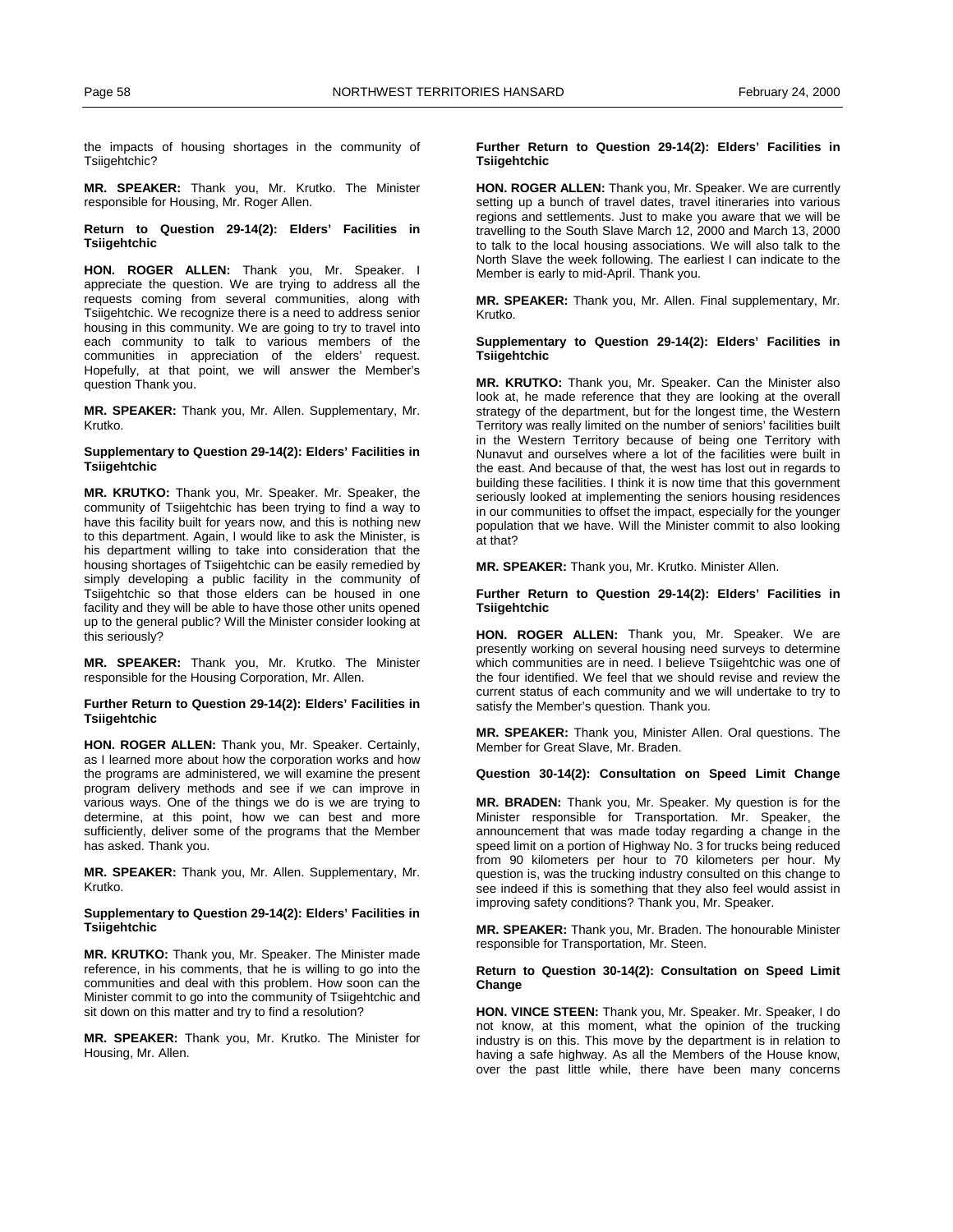expressed by the public as to the ability to properly and safely navigate that stretch of highway. We are taking whatever steps we feel are necessary to ensure safety. Thank you.

**MR. SPEAKER:** Thank you, Mr. Steen. Supplementary, Mr. Braden.

### **Supplementary to Question 30-14(2): Consultation on Speed Limit Change**

**MR. BRADEN:** Thank you, Mr. Speaker. I acknowledge that this is a positive step and certainly one that is within the realm of the department to take. I guess I would further ask for the assurance of the Minister that mixing up these speed limits for different kinds of traffic on the same highway is something that may result in a further level of danger. Is this something that the Minister could advise on, and that is the difference between speed limits for trucks and speed limits for other traffic? Thank you.

**MR. SPEAKER:** Thank you, Mr. Braden. The honourable Minister for Transportation, Mr. Steen.

### **Further Return to Question 30-14(2): Consultation on Speed Limit Change**

**HON. VINCE STEEN:** Thank you, Mr. Speaker. Mr. Speaker, I have been advised that in some of the jurisdictions, there are different speed limits for different types of traffic including truck traffic versus normal small vehicle traffic, light vehicle traffic. As an example, for instance, even the industry themselves, Robinson Trucking, I believe, I have been advised do, in fact, request that their drivers abide by a speed limit that they themselves set, which is about 70 kilometers an hour, I understand. So the department does take into the consideration the fact that there would be two different speed limits for different types of traffic. However, we are assuming that if the highway condition doesn't allow light traffic to proceed at 90 kilometers an hour, drivers will drive at a rate that the condition of the highway permits, not at what the speed limit is posted. Thank you.

**MR. SPEAKER:** Thank you, Minister Steen. Item 6, oral questions. The Member for Inuvik Boot Lakes, Mr. Roland.

#### **Question 31-14(2): GNWT Revenue Generation**

**MR. ROLAND:** Thank you, Mr. Speaker. We have heard on a number of occasions in this House now about the need for new revenues. My question is to the Minister responsible for Finance. Can the Minister inform us to what areas the department has been looking at to try and bring in new revenues? Thank you.

**MR. SPEAKER:** Thank you, Mr. Roland. The honourable Minister responsible for Finance, Mr. Handley.

### **Return to Question 31-14(2): GNWT Revenue Generation**

**HON. JOE HANDLEY:** Thank you, Mr. Speaker. The areas that we have been looking at for potentially increasing new revenues include, of course, our formula financing grant, any other federal transfers, and we have a number of them, taxes, and other non-tax revenues like fees and licenses. Thank you, Mr. Speaker.

**MR. SPEAKER:** Thank you, Mr. Minister. Supplementary, Mr. Roland.

**Supplementary to Question 31-14(2): GNWT Revenue Generation** 

**MR. ROLAND:** Thank you, Mr. Speaker. Can the Minister further elaborate in the area when he speaks of taxes? Thank you.

**MR. SPEAKER:** Thank you, Mr. Roland. The honourable Minister responsible for Finance, Mr. Handley.

**Further Return to Question 31-14(2): GNWT Revenue Generation** 

**HON. JOE HANDLEY:** Thank you, Mr. Speaker. I do not want to speculate on specifics on what kind of taxes they might be, but we have a number of taxes in the Northwest Territories that range from tobacco to fuel to alcohol and so on. We also have other potential areas in terms of corporate taxes, but Mr. Speaker, I do not want to get into what the potential may be in any of those areas. That would be speculation. Thank you.

**MR. SPEAKER:** Thank you, Mr. Minister. Supplementary, Mr. Roland.

**Supplementary to Question 31-14(2): GNWT Revenue Generation** 

**MR. ROLAND:** Can the Minister inform us as to when the committees will be able to review this, whether it be the interim appropriation or will it be in the main business plan? Thank you.

**MR. SPEAKER:** Thank you, Mr. Roland. The honourable Minister responsible for Finance, Mr. Handley.

**Further Return to Question 31-14(2): GNWT Revenue Generation** 

**HON. JOE HANDLEY:** Thank you, Mr. Speaker. As I have mentioned before, the review of all these options takes some time. I do not believe that we can, in fact, we will not be able to have this in time for the interim appropriations. The results will be available as we do our business plans. Some of the options may also mean changes in legislation and so on, so I could not even commit that we would be able to make all the changes for the next fiscal year, maybe a year down the road yet before we could implement some of the possibilities. Thank you.

**MR. SPEAKER:** Thank you, Minister Handley. Final supplementary, Mr. Roland.

### **Supplementary to Question 31-14(2): GNWT Revenue Generation**

**MR. ROLAND:** Thank you, Mr. Speaker. In the area of increased finances, the first response to my question did talk about the area of formula financing. Can the Minister inform us if the federal government or has there been discussions with the federal government in this area? Thank you.

**MR. SPEAKER:** Thank you, Mr. Roland. The honourable Minister responsible for Finance.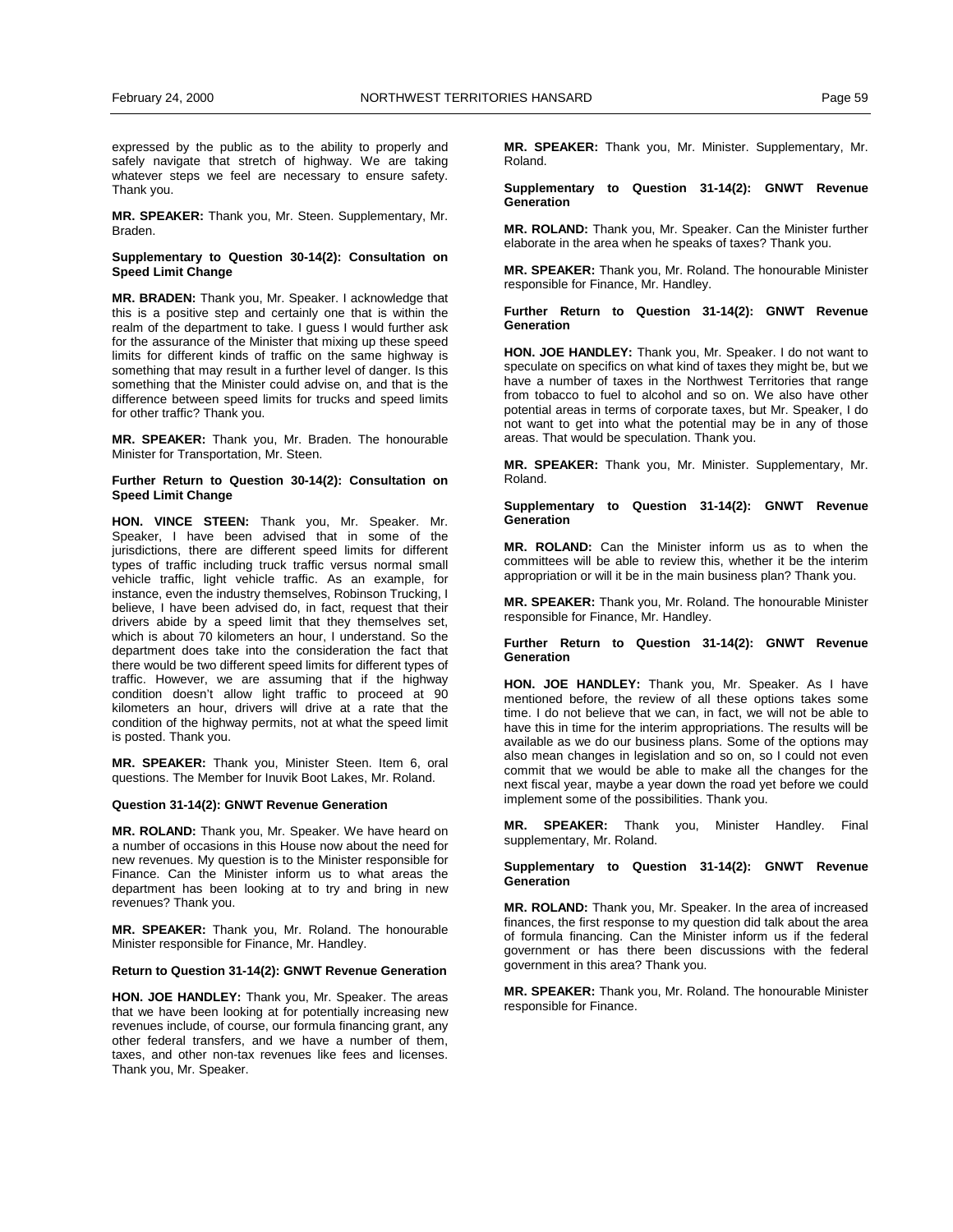### **Further Return to Question 31-14(2): GNWT Revenue Generation**

**HON. JOE HANDLEY:** Thank you, Mr. Speaker. We have only been here a month or five weeks or whatever it is. I have not had an opportunity to meet with the Minister of Finance. I think it is very important, before we jump into these things, that we be organized and know what it is and how we are proposing to do it. No, I have not had any discussions with the Minister of Finance on the formula.

**MR. SPEAKER:** Thank you, Mr. Minister. Item 6, oral questions. The Member for Yellowknife South, Mr. Bell.

# **Question 32-14(2): Budget for Youth Programs**

**MR. BELL:** Thank you, Mr. Speaker. My question is for the Minister responsible for Youth. I would just like to say that I would like to applaud the government for having a youth portfolio. I think that this is something that is very important, and it is nice to see the government go in this direction. Can the Minister tell me what the budget for the portfolio of youth is? Thank you.

**MR. SPEAKER:** Thank you, Mr. Bell. The honourable Minister responsible for Youth, Mr. Allen.

# **Return to Question 32-14(2): Budget for Youth Programs**

**HON. ROGER ALLEN:** Thank you, Mr. Speaker. It is a very difficult question but a very simple answer. To put it bluntly, we have zero dollars at this moment. Thank you.

-- Laughter

**MR. SPEAKER:** Thank you, Mr. Allen. Supplementary, Mr. Bell.

# **Supplementary to Question 32-14(2): Budget for Youth Programs**

**MR. BELL:** Thank you, Mr. Speaker. That is disappointing. I know that there are various programs scattered across government that involves youth. I am wondering if the Minister would have some approach for consolidating some of these programs under the portfolio? Thank you.

**MR. SPEAKER:** Thank you, Mr. Bell. The honourable Minister responsible for Youth, Mr. Allen.

### **Further Return to Question 32-14(2): Budget for Youth Programs**

**HON. ROGER ALLEN:** Thank you, Mr. Speaker. I believe there is a preamble to my answer here in the fact that all the Ministers sitting at this table here have been so busy with their portfolios that we have not had a chance to meet amongst one another to determine what are the funds that are available from each respective department. I have tried to undertake the ambition here to put together a plan here where we can draw funds from each department to address several of the youth initiatives that I have been questioned about. So I am at that point there, Mr. Speaker.

**MR. SPEAKER:** Thank you, Minister Allen. Supplementary, Mr. Bell.

### **Supplementary to Question 32-14(2): Budget for Youth Programs**

**MR. BELL:** Thank you, Mr. Speaker. I would like to thank the Minister for looking into this, and I am wondering if he can give me his commitment that he will make this a top priority and work to make sure that youth is a priority and a priority quickly. Thank you.

**MR. SPEAKER:** Thank you, Mr. Bell. The Minister responsible for Youth, Mr. Allen.

### **Further Return to Question 32-14(2): Budget for Youth Programs**

**HON. ROGER ALLEN:** Thank you, Mr. Speaker. Yes, we will endeavor to undertake all the possibilities here to address the concerns of our youth portfolio. It is very important, as we heard this afternoon, that Members had spoken out in support of sports, recreation, and now the youth issues. I want to endeavor to appease the Member's question. Thank you.

**MR. SPEAKER:** Thank you, Minister Allen. Final supplementary, Mr. Bell. Item 6, oral questions. The Member for North Slave, Mr. Lafferty.

### **Question 33-14(2): Health Centre in the North Slave**

**MR. LAFFERTY:** Thank you, Mr. Speaker. I will ask this question in my language. (Translation starts) I would like to ask a question to the Minister responsible for Health and Social Services. I realize that the public forum on health has just been discussed, and it seems that she wants everyone to agree with her on the way that it is being established, but we want to establish a medical service in our area. We want to help our people with alcohol, substance abuse, where we can house all that in one building. Is it possible that the Minister can help our region in building a complex in that area? (Translation ends)

**MR. SPEAKER:** Thank you, Mr. Lafferty. The honourable Minister responsible for Health and Social Services, Mrs. Groenewegen.

### **Return to Question 33-14(2): Health Centre in the North Slave**

**HON. JANE GROENEWEGEN:** Thank you, Mr. Speaker. Mr. Speaker, I will speak slowly for the benefit of translation that may occur for the benefit of Mr. Lafferty's constituents. Mr. Speaker, in his Member's statement today, Mr. Lafferty expressed a vision for his region in terms of a facility in which many different program relating to the health and social services of the Dogrib people could be addressed. Certainly, that is a very commendable goal.

He referred to access to health and social services, access to physician services, addictions treatment, and various other things that could be delivered at that level. The Dogirb Community Services Board is a unique model of governance in this area. Certainly, the Dogrib people are taking a very proactive approach to these issues.

Mr. Speaker, the availability of capital dollars for infrastructure such as a building are very scarce. We have, over the past four years at least, a decline in the amount of capital dollars available for projects in general. Having said that, I want to encourage the Member for North Slave to continue to work with us as we look at options for sources of funding that may be available for such a project. At this time, I would not be able to say there would be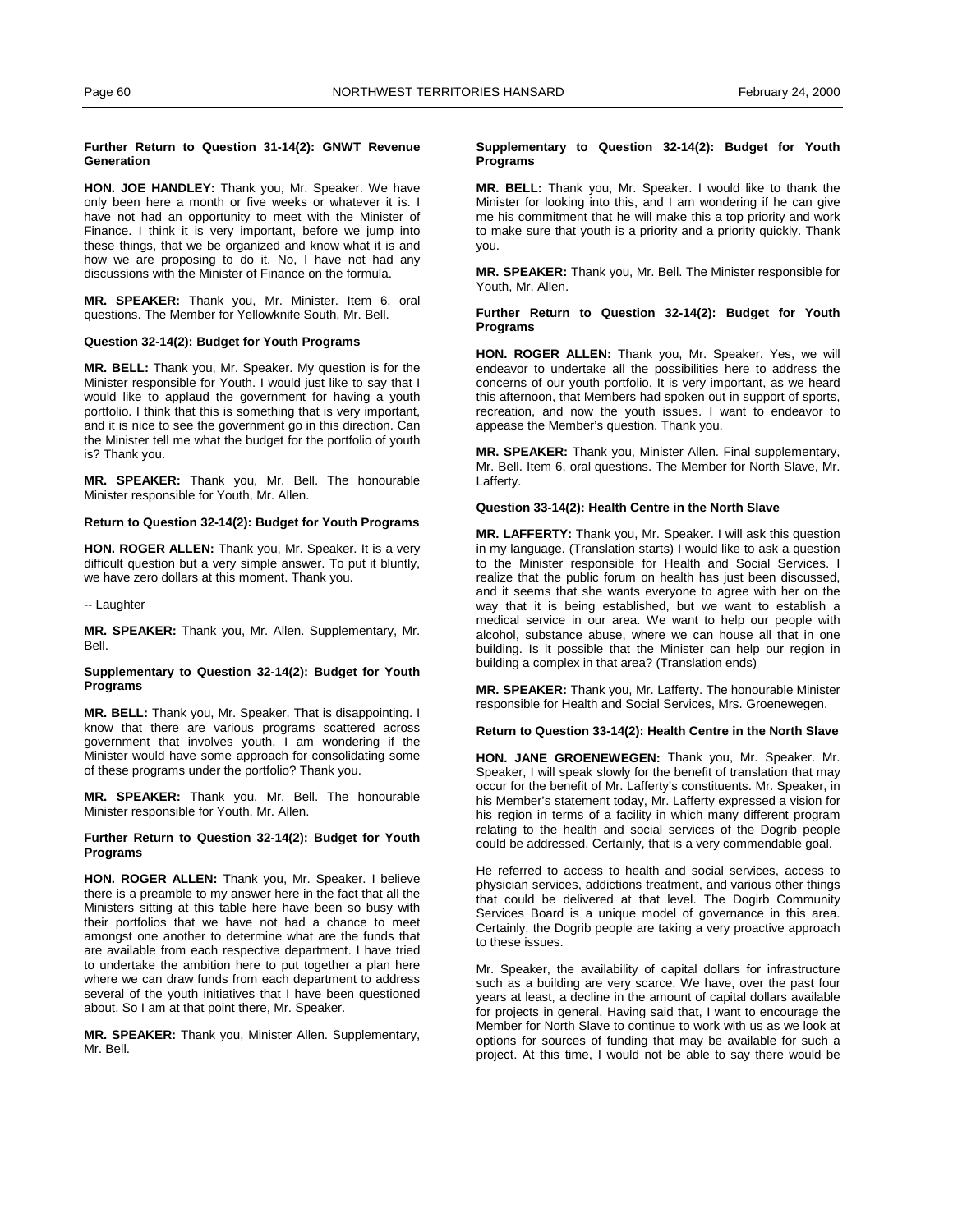<span id="page-20-0"></span>capital dollars available for such a facility. Thank you, Mr. Speaker.

**MR. SPEAKER:** Thank you, Mrs. Groenewegen. Item 6, oral questions. The Member for Inuvik Boot Lakes, Mr. Roland.

**Question 34-14(2): Non-Renewable Resource Policy** 

**MR. ROLAND:** Thank you, Mr. Speaker. Mr. Speaker, my question is directed to the Minister responsible for Resources, Wildlife and Economic Development, Mr. Kakfwi.

I would like to know if the department has a broad policy in the area of non-renewable resources, and who would be in charge of that? Thank you.

**MR. SPEAKER:** Thank you, Mr. Roland. The Minister responsible for Resources, Wildlife and Economic Development, Mr. Kakfwi.

**Return to Question 34-14(2): Non-Renewable Resource Policy** 

**HON. STEPHEN KAKFWI:** Thank you, Mr. Speaker. Mr. Speaker, I will take the question as notice. Thank you.

**MR. SPEAKER:** Thank you, Mr. Kakfwi. The question has been taken as notice. Item 6, oral questions. Item 7, written questions. Item 8, returns to written questions. Item 9, replies to opening address. Item 10, petitions. Item 11, reports of standing and special committees. Item 12, reports of committees on the review of bills. Item 13, tabling of documents. The honourable Minister, Mr. Kakfwi.

#### **ITEM 13: TABLING OF DOCUMENTS**

**HON. STEPHEN KAKFWI:** Thank you, Mr. Speaker. I have a few items I would like to table today.

### **Tabled Document 11-14(2): Business Development Fund Annual Report 1998-99**

I wish to table the Business Development Fund Annual Report April 1, 1998 to March 31, 1999.

**Tabled Document 12-14(2): Business Development Fund Recipients 1998-99** 

I would also like to table the Business Development Fund Recipients, April 1, 1998 to March 31, 1999.

# **Tabled Document 13-14(2): Northwest Territories Development Corporation Annual Report 1996-97, 1997- 98 (Kakfwi)**

Mr. Speaker, in accordance with the Financial Administration Act, I wish to table the following document entitled the Northwest Territories Development Corporation Annual Report 1996-1997, and 1997-1998. Thank you, Mr. Speaker.

**MR. SPEAKER:** Thank you, Mr. Kakfwi. Item 13, tabling of documents. The honourable Minister, Mrs. Groenewegen.

**Tabled Document 14-14(2): Final Report of the Minister's Forum on Health and Social Services** 

**HON. JANE GROENEWEGEN:** Thank you, Mr. Speaker. Mr. Speaker, I wish to table the following document entitled Our Community, Our Decisions - Let's get on with it!, Final Report of the Minister's Forum on Health and Social Services, January, 2000. Thank you, Mr. Speaker.

**MR. SPEAKER:** Thank you, Mrs. Groenewegen. Item 13, tabling of documents. The Honourable Jake Ootes.

### **Tabled Document 15-14(2): Aurora College Annual Report 1998-99 (Ootes)**

**HON. JAKE OOTES:** Thank you, Mr. Speaker. Mr. Speaker, I wish to table the following document entitled Aurora College Annual Report, 1998-99. Thank you, Mr. Speaker.

**MR. SPEAKER:** Thank you, Mr. Ootes. Item 13, tabling of documents. Item 14, notices of motion. Item 15, notices of motion for first reading of bills. Item 16, motions. Item 17, first reading of bills. The Chair recognizes the Honourable Jake Ootes.

### **ITEM 17: FIRST READING OF BILLS**

# **Bill 1: An Act to Amend the Education Act**

**HON. JAKE OOTES:** Thank you, Mr. Speaker. Mr. Speaker,

I MOVE, seconded by the Honourable Member for Inuvik Twin Lakes, that Bill 1, An Act to Amend the Education Act, be read for the first time. Thank you, Mr. Speaker.

**MR. SPEAKER:** Thank you, Mr. Ootes. We have a motion on the floor. The motion is in order. To the motion. Question has been called. All those in favour? All those opposed? The motion is carried. Bill 1 has had first reading. Item 17, first reading of bills. Minister Handley.

# **Bill 2: Supplementary Appropriation Act, No. 3, 1999-2000**

**HON. JOE HANDLEY:** Thank you, Mr. Speaker. Mr. Speaker,

I MOVE, seconded by the honourable Member for Inuvik Twin Lakes, that Bill 2, Supplementary Appropriation Act No. 3, 1999- 2000, be read for the first time. Thank you, Mr. Speaker.

**MR. SPEAKER:** Thank you, Mr. Handley. We have a motion on the floor. The motion is in order. To the motion. Question has been called. All those in favour? All those opposed? The motion is carried. Bill 2 has had first reading. Item 17, first reading of bills. Minister Handley.

# **Bill 3: An Act to Amend the Financial Administration Act**

**HON. JOE HANDLEY:** Thank you, Mr. Speaker. Mr. Speaker,

I MOVE, seconded by the honourable Member for Yellowknife Centre, that Bill 3, An Act to Amend the Financial Administration Act, be read for the first time. Thank you, Mr. Speaker.

**MR. SPEAKER:** Thank you, Mr. Handley. We have a motion on the floor. The motion is in order. To the motion. Question has been called. All those in favour? All those opposed? The motion is carried. Bill 3 has had first reading. Item 17, first reading of bills. Minister Ootes.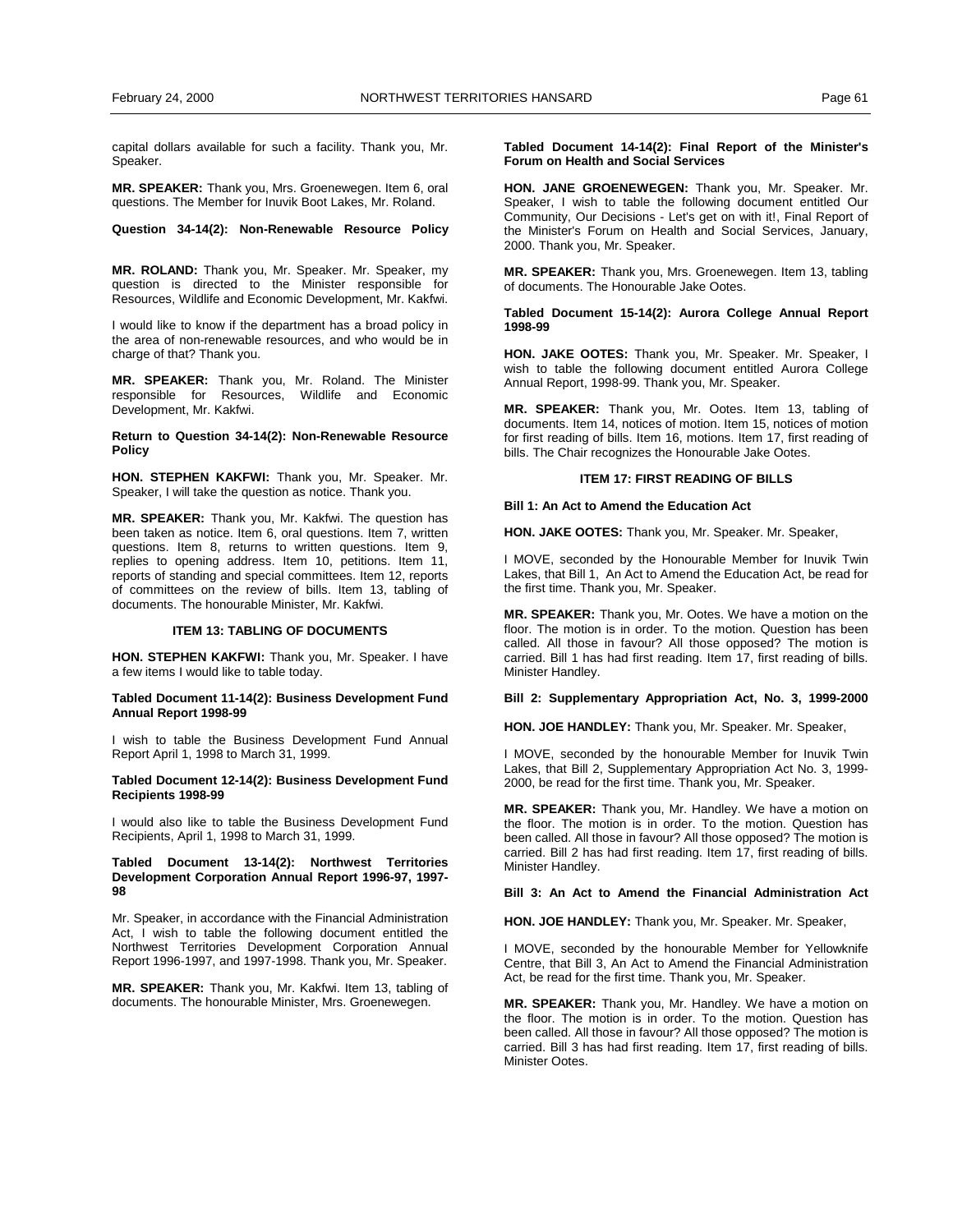#### <span id="page-21-0"></span>**Bill 4: An Act to Amend the Student Financial Assistance Act**

### **HON. JAKE OOTES:** Thank you, Mr. Speaker. Mr. Speaker,

I MOVE, seconded by the honourable Member for Nahendeh, that Bill 4, An Act to Amend the Student Financial Assistance Act, be read for the first time. Thank you, Mr. Speaker.

**MR. SPEAKER:** Thank you, Mr. Ootes. We have a motion on the floor. The motion is in order. To the motion. Question has been called. All those in favour? All those opposed? The motion is carried. Bill 4 has had first reading. Item 17, first reading of bills. Minister Steen.

#### **Bill 5: An Act to Amend the Motor Vehicles Act**

**HON. VINCE STEEN:** Thank you, Mr. Speaker. Mr. Speaker,

I MOVE, seconded by the honourable Member for Nahendeh , that Bill 5, An Act to Amend the Motor Vehicles Act, be read for the first time. Thank you, Mr. Speaker.

**MR. SPEAKER:** Thank you, Minister Steen. We have a motion on the floor. The motion is in order. To the motion. Question has been called. All those in favor? All those opposed? Bill 5 has had first reading. Second reading of bills. Before I go to the next item, I would like to take this opportunity to recognize a former Member of the Legislative Assembly in the gallery, Mr. Peter Fraser.

### -- Applause

Item 19, consideration in committee of the whole of bills and other matters. On the agenda is Minister's Statement 1- 14(2): Sessional Statement, with Mr. Delorey in the Chair.

# **ITEM 19: CONSIDERATION IN COMMITTEE OF THE WHOLE OF BILLS AND OTHER MATTERS**

**MR. CHAIRMAN (Mr. Paul Delorey):** The committee will come to order. Good afternoon. We are dealing with Minister's statement 1-14(2), Sessional Statement, which was tabled in the House February 22, 2000. With that, we will take a short break and reconvene in 15 minutes.

### -- Break

**MR. CHAIRMAN:** The committee will come back to order. The floor is open for general comments. The Chair recognizes the Member for Mackenzie-Delta, Mr. Krutko.

**MR. KRUTKO:** Thank you, Mr. Chairman. Mr. Chairman, I agree with the Premier's statement that we must reduce alcohol and drug consumption in order to reduce violence, family abuse, and the effects of public health through smoking and the consumption of alcohol. I agree that the cost to this government for reducing tobacco consumption will reduce the stress on the health care system. This government spends some \$31 million on the health care system. There are areas where we can reduce it.

We can force people through legislation to live healthy lives. However, I feel that this government can give the communities and organizations, band councils, the community justice committees, the legal authority through legislation to make sure the laws we develop are not just on the books for being on the books, but are there to enforce the legislation

One of the biggest concerns we see through plebiscites where we have communities that become dry communities, and then find out even the RCMP are not enforcing the restrictions because they are so vague. No one wants to spend the time and effort to enforce that legislation.

So this government does have a role to play to ensure the communities have the legislative means to enforce legislation in the communities.

The other area I have many concerns with is one I have raised time and time again; the issue of the Tl'oondih Healing Society. That organization was established through the Gwich'in land claim process. One of the priorities of that organization was to find a mechanism in which to deal with the problems the Premier mentioned. They wanted to find a mechanism to have healthy people. So when their land claim agreement was implemented, they had people who were healthy and were not stuck in the social envelope. People who were not dependent on government, but were independent people who have a positive input into that organization.

I have stood time and time again on this issue in this House. At the end of the day, it seemed like it fell on deaf ears. One thing I would like to state that we do not really realize or look at is who is the agency organization that delivers the alcohol to the people in the communities?

The Government of the Northwest Territories is probably one of the biggest bootleggers in the Northwest Territories. The Northwest Territories Liquor Commission owns our liquor outlets, and they are the organization responsible for delivering alcohol to the communities. That commission alone in 1988-1989 returned \$16 million in revenues back into this government's coffers. Yet, the amount of money we spend ensuring that money went into treatment facilities, to make sure people had access to deal with the problems of alcohol abuse was cut down next to nil.

We should practice what we preach. If we are going to tell people to quit drinking, to quit smoking and quit this and that, then maybe, the government should seriously consider getting out of the business of providing alcohol to the people in the communities.

The other area that we have to seriously look at when talking of providing for healthy people is the taxes from tobacco. This government receives some \$10 million a year from selling cigarettes through tobacco taxes. We benefit from the sale of tobacco through taxes. Yet very little money is spent in putting it back to the area of tobacco abuse prevention, trying to get people to quit smoking and making them aware of health concerns that are associated with smoking, such as lung cancer.

I think there are some major steps this government can take in showing the people that it is not only a people problem, but this government will seriously get out of the business of supplying alcohol to our communities.

At the present time, there is a subsidy for hauling alcohol to locations such as Inuvik or Yellowknife. I think we should do is do away with these subsidies and put the money into health care and making sure that we put it into treatment programs.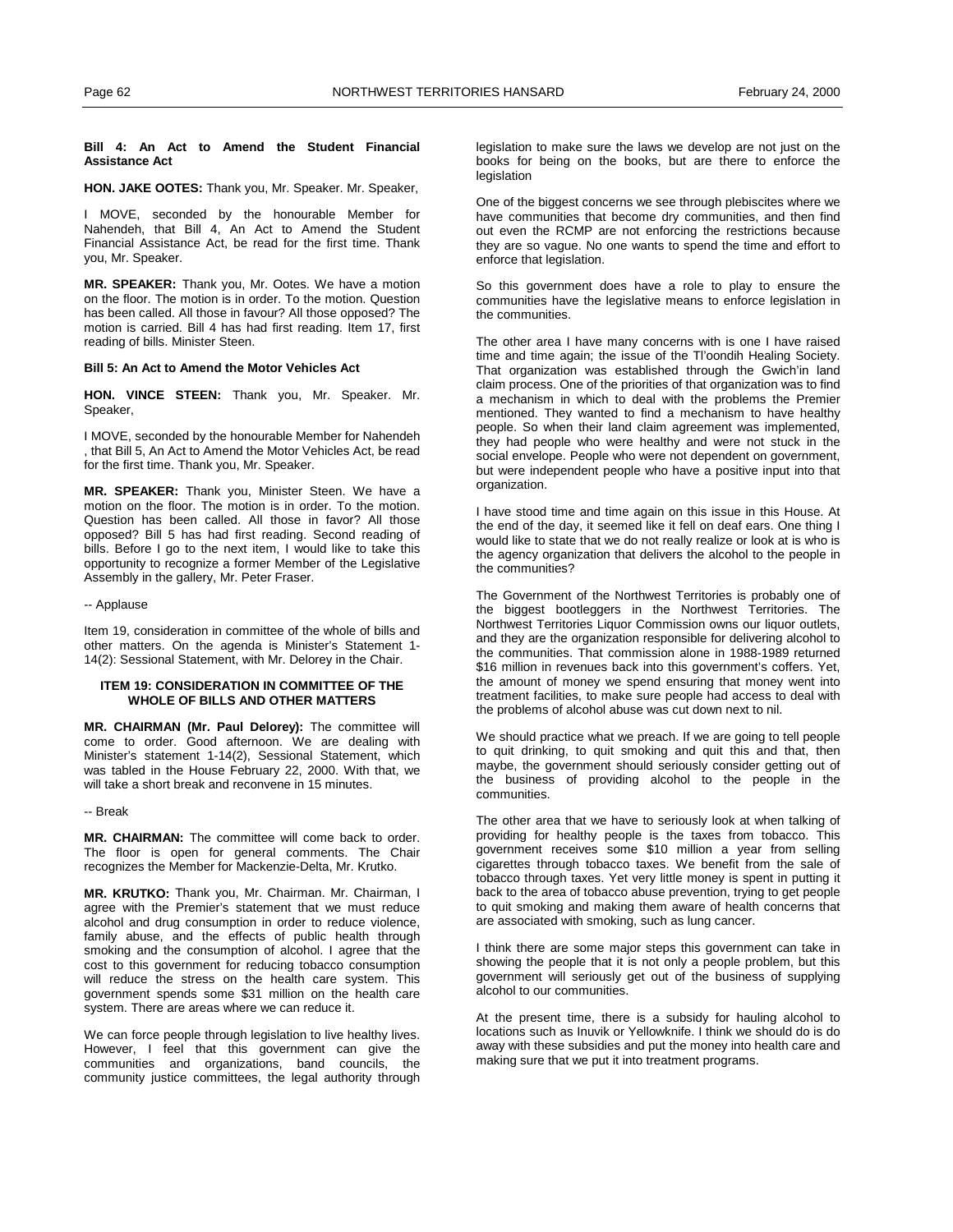I think it would be more beneficial to start subsidizing food products such as eggs, milk and other healthy foods, to ensure people in the communities have access to these healthy foods, instead of having the government subsidize freight for liquor.

I think there are things we can do as a government. We have to accomplish them by working along with the people in our communities. I for one have been working with the community of Fort McPherson to find a way to deal with the alcohol consumption in that community. One of our biggest problems in the small communities is alcohol abuse. Yet the people in communities that try to find mechanisms for dealing with this problem are always stuck in the red tape of laws and regulations that we put in place.

Fort McPherson has gone forth with a plebiscite three times. They have failed three times, because of the principle the percentage needed for the plebiscite to pass is 60 percent. Yet most people are elected in our municipalities with less then 20 percent turn out.

I think these are the type of tools people want to ensure they have a mechanism to pass plebiscites, to give them the tools to find a method where people can find control mechanisms to control the flow of alcohol. If we can do that, we can deal with a major problem in our communities.

But we need the legislation and we need the enforcement mechanisms to ensure that, through laws and the RCMP, we are able to enforce whatever is passed in plebiscites.

In the other area of finding ways to promote healthy people and healthy communities, I mentioned the Tl'oondih Healing Society. One thing we have to realize is because of the number of cuts this government has made, there is a lack of treatment programs for alcohol and drug abuse.

Right now we are scraping away at one organization to deliver treatment programs. We are sending people to southern Canada. At one time, we used to have some kind of drug treatment program in every region. We use to have Delta House in Inuvik. We had the Hay River program. We had the Tl'oondih program. We have programs here in Yellowknife.

On one hand, we can dictate to people quit this bad habit and everything will be okay. But you are dealing with problems that have existed long before this government was even in place. Many of the problems you have with suicide, alcohol abuse, physical abuse, mental abuse has been passed on from generation to generation. People in Fort McPherson blame the alcohol problems on the gold rush in Dawson City. Because at that time that was the first real contact they had with alcohol, in regards to that time period in the 1800's.

So I think for us to do justice to what we say, we should always back it up with dollars and resources to make sure that we have the institutions but that we also have the ability to be what we are elected for.

We have the ability to put forth programs and services on behalf of the residents. I do not think we should be in the business of trying to do business where we are not needed. We should get out of the supplying of alcohol to outlets in the Northwest Territories. We should privatize that. It has been done it in other jurisdictions in southern Canada, Alberta and other places such as that. And also I think we should seriously look at giving the communities the abilities to take care of its problems, but also, to have the resources to do it.

Like the Tl'oondih program, that is a \$2.5 million investment that could keep the Gwich'in Tribal Council has made to ensure that they can carry that out. That is an investment that they wanted to work with this government to carry out, but because of the reluctance on the part of this government, it has not gone anywhere. Thank you.

**MR. CHAIRMAN:** Thank you, Mr. Krutko. General comments. The Member for Range Lake, Ms. Lee.

**MS. LEE:** Thank you, Mr. Chairman. My comment will not be too long. It will be very brief. I just want to give the Premier feedback on the statement he had made. I would like to indicate to the Premier that I have had responses from some of my constituents who expressed to me that they generally liked what they have heard from this statement.

One of the more specific things that was expressed to me is the general impression of this statement and the emphasis on the importance of the individuals to make the choices. I think many people would agree that a lot of the problems we face, especially in the area of social problems in this Territory, like every other place in Canada, the government cannot do it alone.

If I may say, I do have a bone to pick with the Premier in his reference to the new Members. Because I do believe that the new Members that are here bring more than enthusiasm. I would hate to think that we are just young people with only enthusiasm and no experience and knowledge which he attributed to all the other older Members.

I would like to say that what this statement really said to me is that it is a commitment of the Premier to say that we really are working here, all of us, to build strong individuals, families and communities. And that is what it boils down to.

That is what the government is for. The government cannot do everything for everybody. We cannot fix all the problems. We need to rely on the strength and courage of individuals.

Also, I have to commend the Premier on the list of priorities that he set out. I do not want to read them, as it is already on record, but I do not believe that it received the kind of attention that it deserves in the media and from the public.

The other thing that I took out of the statement is that it is really calling for a partnership between the government and the people, and partnership between federal, territorial public and aboriginal governments.

I think that if we learned anything from what we have gone through since we have been elected to this House and the meetings we have held in public and in private, it is that there is no issue and no problem that we face right now that we can resolve alone in this House. It calls for partnerships at all levels.

I was particularly interested in what the Premier said about the progress that the aboriginal peoples and aboriginal leaders have made in this Territory and in this Assembly.

Mr. Chairman, I am not that old, but in 22 years of living here in Yellowknife, and about 11 years of being involved in and out of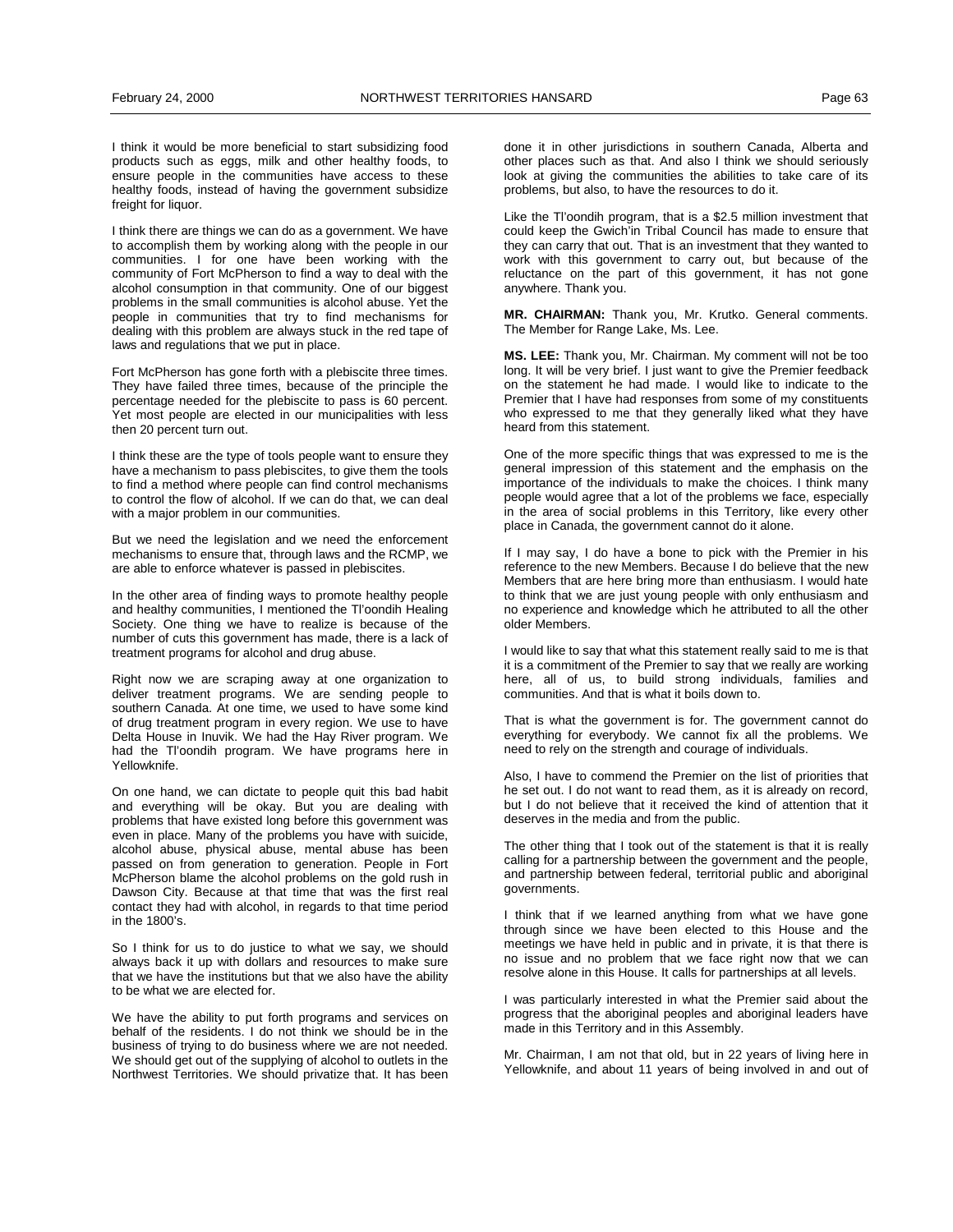government and in and out of this Assembly, I could say that I have personally witnessed the empowerment of aboriginal people in this land and in this Assembly. I was here when the aboriginal leaders were a minority. Their issues were largely ignored. We have witnessed the empowerment of not only the leaders, but a great advancement of the aboriginal issues in this House and across the Territories.

I think it is very important that we celebrate this. That we take a breather and say "look at how far we have come." Our Territory is now made up of half aboriginal and half nonaboriginal people. I think the power of the aboriginal issues and aboriginal people are so obvious now. Because we are calling for an intergovernmental affairs forum, we are asking the aboriginal leaders to help us. Not to just consult, not just give us advice, but we are talking about them taking a direct role in controlling where we are going to go as a Territory, and how we are going to make decisions on a number of issues that we have to deal with, namely the devolution, fiscal situations, social problems, and everything else that the Premier mentioned in the statement.

I would like to highlight three things from the statement. I think I have already stated that I agree with most of the statements that were made.

Under human perspective, the Premier stated that he would like to see a society where children and youth can and are prepared to take advantage of education and training opportunities to grow and prosper.

I would just like to say two things under this heading. One is that I think that the recent settlement of the teacher's strike is one way to advance this. I think the settlement package addresses the high pupil-to-teacher ratio which has been caused partially by an increase in special needs students. This is an issue that was addressed to me time and time again when I was on my campaign trail, going door to door. There are many teachers in my riding and parents with young children. The number one issue they talked to me about is the crowded school situation resulting from the inclusion policy of special need students in their school system.

This is a priority to me Mr. Chairman, I think that this is one area that we have to address if we are going to create a society where the youth and children are going to be able to take advantage of all that is available.

I could also add a personal note to this. I think that when we are being very grim and negative about our social situation, I can say for the record that I think the system we have in the Northwest Territories is something that we have to be very proud of. I came here 22 years ago, when I was 14 years old. I spoke no English. I am a child of a single mother. I came here and I received every kind of help I needed. I had a tutor with me who taught me how to read the cereal box to everything else I needed to eventually do.

I was able to finish my junior high, then senior high. I wanted to be a lawyer and somebody mentioned that I should go and study political science. I was able to do that. Then I wanted to be a lawyer and I was funded to go to law school.

I realize that I had to work hard for that. I always had jobs from the government so that I could pay my way, because my mom was not able to pay a cent of my education or any of my living expenses. I think that when we are looking at what is wrong, it is very important to look at what is right. I understand also, Mr. Chairman, that not everyone in this society can take advantage of what is out there. I understand that not everybody can get everything that I have been able to get. I do not know why that is so, but I know that some people need more help than others.

I think we have to remember that we cannot do everything for everyone. We have to make choices so we help those who need it the most. That is all I am going to say on the human perspective.

The next item I want to mention is the economic perspective, where it was talking about infrastructure. There are two things I would like to say on this. I want to note for the record that over the last ten or 12 years we have had virtually no capital spending in this Territory. We are so burdened with paying for our social spending that we have not been able to spend any money at all on other things. I noticed no money at all on building roads, buildings, or anything that the government has to do to maintain its infrastructure.

I made a statement and I asked questions about the condition of Highway No. 3. I plan on doing that continually, along with other Yellowknife Members, until this matter is resolved.

I was a little alarmed that Highway No. 3 was not mentioned under economic perspective, infrastructure. The road from Inuvik to Tuktoyaktuk was mentioned, and the Mackenzie Valley, but not Highway No. 3. I am going to read that as saying that it is money for new road projects and that is why it was mentioned there. I appreciate that Highway No. 3 is an existing road and we are talking about reconstruction and not new construction.

Another item I want to mention is division and the cuts in public spending. In this statement when the Premier mentioned the things that we could leave behind. One of the things that was said was that division and cuts in public spending are behind us. I will just wrap it up by saying that I hope there will be no serious job cuts without a rational plan at least.

I want to conclude by saying that I appreciated the Sessional Statement, and I believe that it gave a vision of the Premier and of what he wants to do for the next four years. It was well received by my constituents and I think that it is important that everyone in this House work hard to make this a reality. Thank you.

**MR. CHAIRMAN:** Thank you, Ms. Lee. Just for information of the Members, when your time is up, if you use your first ten minutes, you do have a chance to come back and speak again. Mr. Krutko.

**MR. KRUTKO:** Just a point of order. The process we used yesterday…I wonder if we are going to use the same process. When a Member makes a statement that we get a reply from the Premier, since it is his statement. I would like to get a feel for exactly where we would be with the possibility of privatizing liquor stores and what not.

Would he consider it with the amount of money that we would get back in revenues? I would like to know if the Premier is going to respond, or are we going to do everybody at one time?

**MR. CHAIRMAN:** Thank you, Mr. Krutko. I did not read in your address that there was a question in there. I will seek direction from the House on how we want to proceed. Do we want to proceed with the Premier responding to each Member, or do we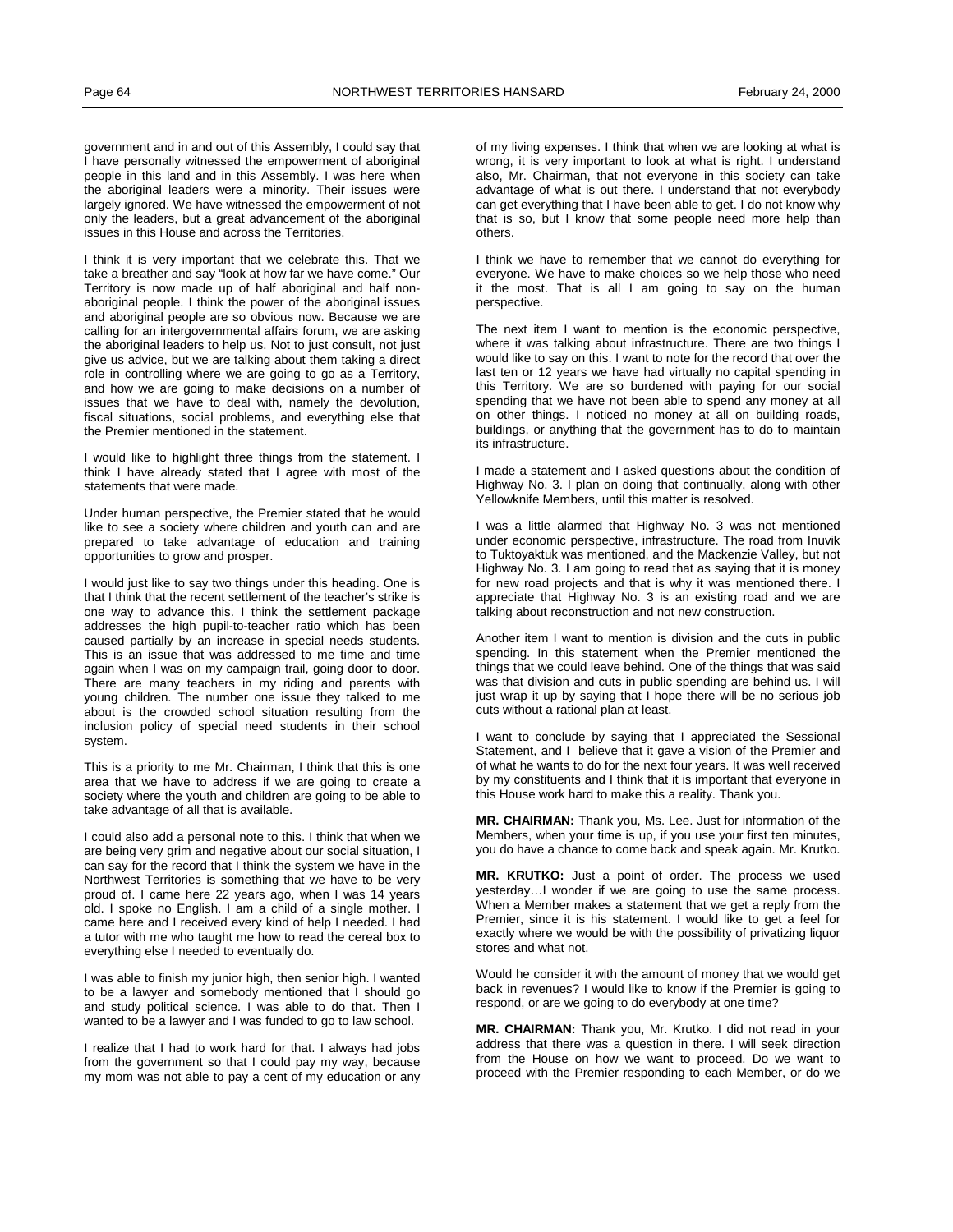want to wait and give the Premier the chance to respond at the end? To each Member? For the record, Mr. Krutko, I do not think that there was a point of order there. However, we will give the Premier, Mr. Kakfwi, a chance to respond.

**HON. STEPHEN KAKFWI:** Thank you, Mr. Chairman. I appreciate the comments and suggestions the Members are making. We know there are some real major issues looming on the horizon.

One that is mentioned a number of times is the increasing difficulty in coping with the social issues at the community level. We also know that looming on the horizon is the very strong reality that aboriginal people will be establishing aboriginal governments, or public governments, aboriginalpublic government models, and that these will need to be set up and given some prospect for governing a relatively healthy population. A strong, well-educated mobile population with a good economic base. We need to prepare to meet those things the best we can.

Generally, we are talking about preparing for selfgovernment or items like the pipeline, highway and for ensuring that we do everything we can now so that northern and aboriginal peoples will have a strong economic future and will be well positioned to take charge of governments, of economic development opportunities, to initiate economic development wherever we can. Also, to have governments they can feel a part of, manage and govern themselves with.

Specific suggestions as to what we can do with the sale of alcohol and the government's involvement in those areas…we have already privatized to a certain extent. If there are more suggestions to be made, we would welcome them. They need to be considered in the context of government making itself more efficient and accountable, but also providing opportunities for communities to have some say in the way government carries out functions.

I cannot respond more specifically to the Member on his suggestions about liquor outlets and revenue raised through the sale of alcohol at this time, but it will be brought to the attention of the Finance Minister. We will discuss this in due course.

I think I have to remind Members, particularly during question period, we have been here about a month. It would hardly be respectful for us to suggest, even for a moment, that we have a whole new plan and initiative clearly and well thought out, that we can start suggesting that we are in charge and have a very clear vision and direction at this time.

Many of the responses that will be given to Members during this Session will be the responses that perhaps previous Ministers and governments have been giving, simply because we are reorganizing, or as the Minister responsible for Education said yesterday, we have given Ministers virtually no time to pay attention to their individual portfolios and to be briefed on the many issues and responsibilities, legislation, policies and programs they are responsible for.

We have made it a point to work with the Ministers in looking at the general picture. We made it almost impossible for them to take time, except for the evenings and weekends, to look at the briefing books, to read what specific responsibilities they have. I felt comfortable in that as a Premier because the departments were run according to the policies and directions set by the previous government, until new direction and policies are developed. We have focused primarily on trying to develop a team, a collective approach to understanding what our job is, what our responsibilities are, trying to reach out and develop with the MLAs, and now with the aboriginal and community leaders.

What is our vision, goals and objectives? What are some of the specific things we can do to move towards that together? I appreciate the comments the Members are making. That was the intent of the statement I made, to get as much feedback and input as possible so we can continue to refine our work. Thank you.

**MR. CHAIRMAN:** Thank you, Ms. Lee, did you want a further response to your comments? General comments. The Member for Tu Nedhe, Mr. Nitah.

**MR. NITAH:** Thank you, Mr. Chairman. I was also appreciative of the statement by Mr. Kakfwi as the Premier. I think we all agree these are the golden objectives we would all like to achieve. I would say there is a lot of work that needs to be done towards that end. I think some of the questions and statements made in the last couple of days are reflective of some of the problems that we see in the communities and regional centres.

I was speaking on the language issue yesterday. The aboriginal people of the Northwest Territories, like every part of North and South America, have gone through a tremendous change in the last 100 years. For a lot of people, the last 50 years. We went through an industrial age, a communication age, and now we are hitting a digital age.

They have cut government programs, trying to cut our languages, our cultures, our way of life. They have even tried to take the lands away, and why not? Those kinds of strains have had a negative impact on the communities. We are learning and working through this. As my colleague, Ms. Lee indicated, not all news is bad. Not all of the issues are bad. There is a lot of good news out there and I will be glad to recognize a lot of them. I recognize quite a bit in our discussions, our plan workshops… I have mentioned a few.

Looking at the future, I think it looks good. I think this government has to start seriously looking at devolving some of the responsibilities, especially in the social envelope, towards the regional and community governments.

The statistics we have clearly indicate we are not doing the job we could be doing. We could do a better job. We have been saying that for 20 years or so. I think we can start transferring some programs in the areas of education, health and social programs to regional governments.

If you look in the North Slave, the Dogrib region, they have responsibilities for those envelopes and they are producing better results. I think there are people in my area, Akaitcho Treaty 8, who want to look at something like that. But there are roadblocks up there. As Mr. Krutko said, we have to start dropping those roadblocks and move forward.

I think they have a better idea of how they want to do it and we have to give them that responsibility with the necessary resources. I think they will do a better job, which will leave more time for capital expenditures. Right now, we are in a catch-22 situation. We spent all of our time and energies on social programs when history and other indicators have proven that if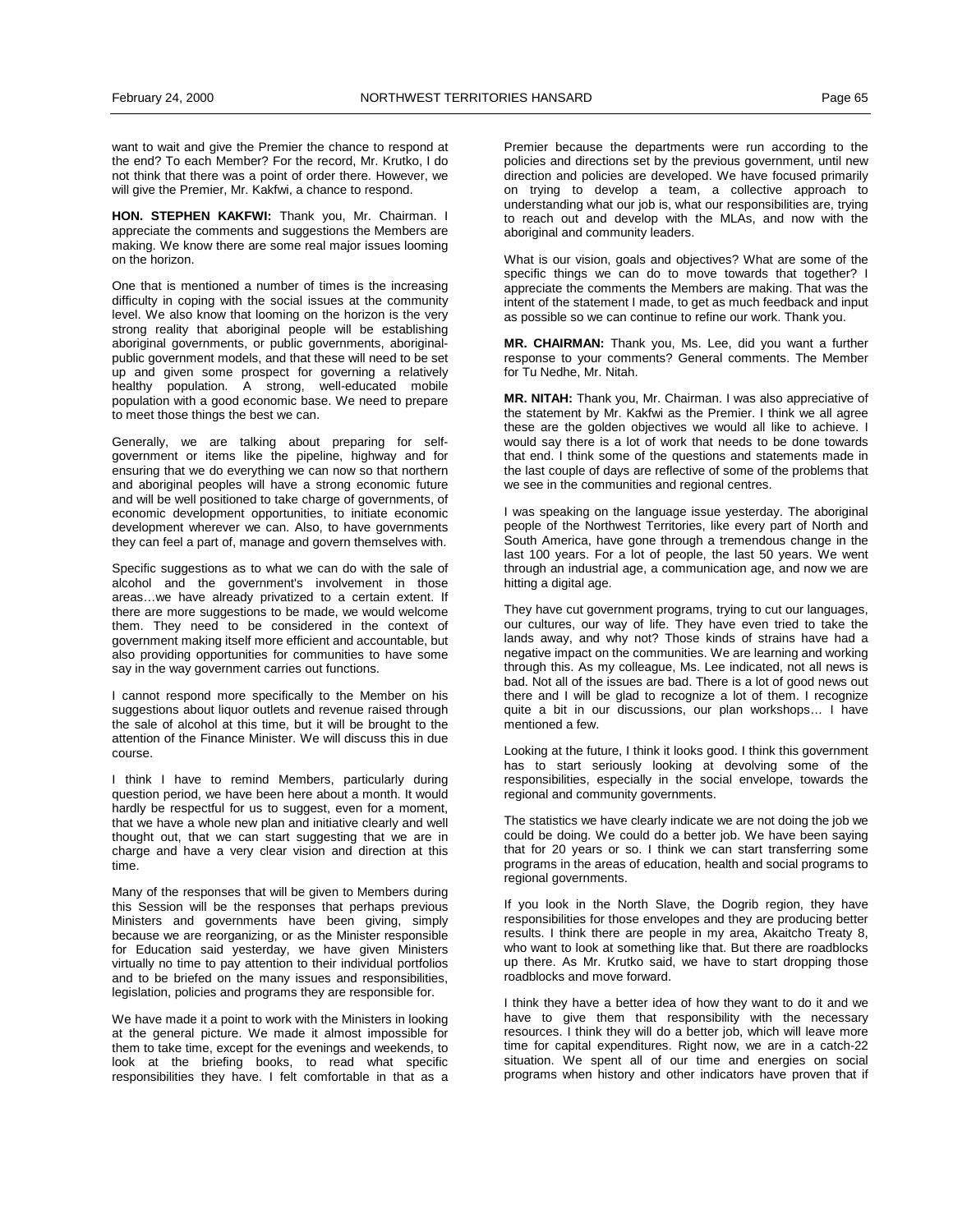you have a strong, economic community, you have better, healthier people. If we cannot create that because we are so busy with the social programs, then maybe we should give the social programs to those that are directly affected.

I would like to pick up on a question my honourable colleague had asked. I think the Minister for Youth…that is a great idea. Healthy communities start with the youth. Right now, the youth are in great trouble. In my communities, there are no facilities or resources available for youth. They have no place to go. The peak hours for crime are between 7:00 p.m. and 3:00 a.m., and there is nowhere for youth in our communities to do anything in that time.

Mind you, there are many communities in the North that have the same problem. There is no money available for them. I just received a call from one of my constituents wanting money for a group of youths who are travelling to Hay River during carnival to perform a Metis dance, but will not have any money to get to Hay River. That is a two-hour drive.

I will gladly work with the Minister responsible for Youth in developing some policies to see where we could help the youth. I think we have to have strong education. Right now, our graduation rate in the small communities is less than 20 percent. That is unacceptable. Everything we have looked at in the last few days says the social envelope takes up most of our budget, yet I do not see too much being done at the community level to fix those problems.

I think there has to be more money put into programs for youth. Sports and recreation is another area. Communities may have a \$3 million arena, but no money to run it. People in the communities do not have money to pay for their children's hockey equipment, or even to use the facilities. There has to be more money invested in youth, sports and recreation, cultural development, language development, and learning to use modern day equipment and tools, like the Internet.

I was just reading a speech given by a CBC executive. In less than ten years, people will be able to directly communicate with their television, asking the television to see what kind of program they want to watch. If you are doing research on a particular topic, you shut off your television and go to work. Twelve hours later, you come back, turn on the television, and it will tell you how many programs relate to your research. You have to be able to educate the people in the communities and make them comfortable using technology. Right now, people are not comfortable using technology because they are scared of it.

Kids leave Lutsel K'e with a grade 10 education. When they arrive in a place like Fort Smith, Hay River, or Yellowknife, their grade 10 education is equivalent to a grade 8 education. Even then, they are graduated for statistical reasons.

Right off the bat, they are behind the eight ball. You have to be able to improve that. There is a lack of control in hiring and retaining professionals in the communities. Local boards are spending an obscene amount of money in marketing and advertising, where those dollars could be going to programs and services where it is badly needed.

I will give you an example. One teacher in Lutsel K'e, I will not mention names, but apparently he wrote a nasty letter to the paper, putting everyone in the community down. Kids were crying when they arrived home. When they had a parent-teacher interview, somehow somebody got into his desk. He was drawing very pornographic material of kids. This guy had a history of mental problems. He was hired out of Toronto while he was unemployed. There were no checks and balances. He fell through the cracks and was somehow put in charge of young, vulnerable kids.

In our recent history, we can look at some of the stories from the High Arctic, the Western and Eastern Arctic, dealing with child sexual abuse and the sexual abuse of women. We have to be very cognizant of who we hire from the outside. We cannot do that unless we have control of the hiring process.

We could look to the future and say that land claims are going to be settled and what not, so we will wait. Currently, I believe we are getting monies on behalf of all people of the Northwest Territories. We have to start applying those monies where they are needed, which is at the community level. I have always said that government has to not only work harder, but it has to work smarter.

The process of dividing funds by population is not the best solution. If there is a strong problem in one area, you should deal with that problem before it gets any bigger. You do not just say here is \$3,000 based on the population of your community. \$3,000 does not even buy a laptop computer.

I will restate my commitment to work with the Minister responsible for Youth because that is the future, and it is a problem area in my constituency. Thank you, Mr. Chairman.

**MR. CHAIRMAN:** Thank you, Mr. Nitah. The Chair recognizes the Premier, Mr. Kakfwi.

**HON. STEPHEN KAKFWI:** Thank you, Mr. Chairman. I like the message from the Member for Tu Nedhe. We all acknowledge the history of aboriginal people has been very negative, and has had a negative impact on aboriginal people across this country for the last few hundred years.

Despite everything, aboriginal people have survived. I believe aboriginal people will not only survive, but have tremendous potential to recover, to grow and prosper and be a strong people again. I believe we can be stronger than we are today. We have to have a plan and a commitment to work together to improve our lives.

While Mr. Nitah was talking, I remembered one of the first times I made print in the national paper. It was in 1975, when Commissioner Hawson was still a one-man government in the Northwest Territories. I was working with George Erasmus in the Dene Nation office. Mr. Erasmus was not available when a reporter from the Financial Post came to interview someone. I was the only one around that day. I posed for a picture, standing as tall, straight and arrogant as I could.

There was a picture of me and a quote that said "what we want is to have a lot of political control". I remember people saying it was incredible audacity for somebody that nobody knew, I was just a field worker at the time, to say something like that…but that was the kind of thing we were talking about in 1975. It was two years later the chiefs decided to put candidates forward to be elected to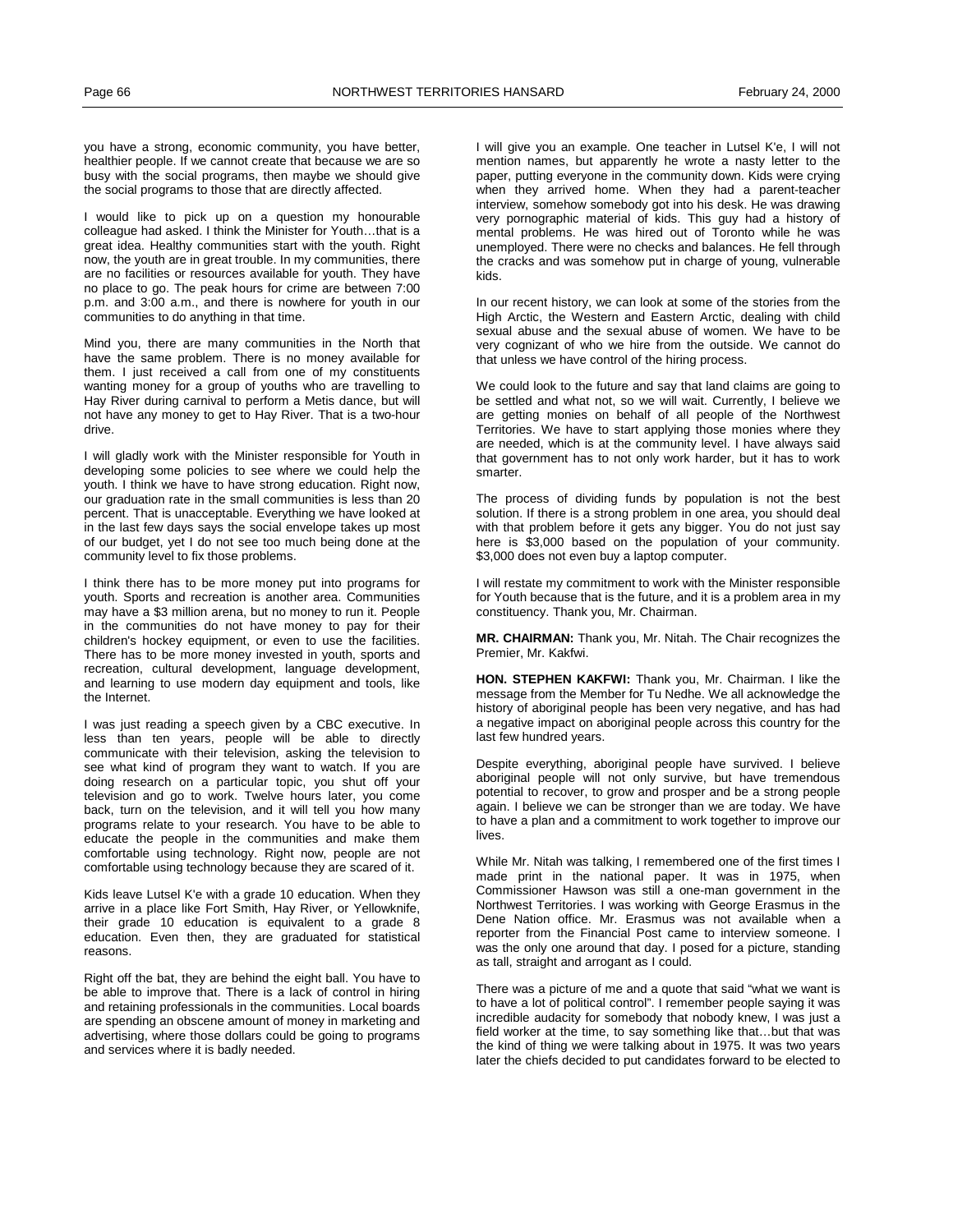this Legislature. That motion is still a standing motion of the Dene chiefs, to put people in here to be Members of the Legislature.

What we have never finished is articulating the strategy of how our MLAs, chiefs and Ministers are supposed to work together once we were all in place. There is a lot of political control in place. We just have not yet decided how it should be used.

One of the biggest difficulties we have is staying positive. We know the problems. For years, people kept saying it was the federal government's fault, or it is the government's fault.

We need to get beyond that and talk about what we can do about it. What can we do? We have a Member of Parliament in Ottawa. We have a Cabinet and a Legislature that is prepared to work closely and strongly with the chiefs, Metis leaders, Inuvialuit leaders and northern peoples. It takes more than just us to do that. We are waiting, and asking the aboriginal leaders to come forward and talk with us about the things we can do together, both the immediate things as well as the long-term things. I think together we will accomplish many things.

Ms. Lee spoke of the tremendous changes she has seen in the last decade or so. There has been a lot of change since 1975. There still is so much more to be done.

Mr. Nitah talked about youth. I think the Member for Tu Nedhe articulated rather well the importance of youth. Many Members will know, especially the ones from smaller communities, about 50 percent of the voting public is under 25. A substantial portion of the people who elect us are considered youth.

We are compelled, if not by a sincere desire to do something about the youth, but to politically ascertain what it is that this part of our constituency wants us to do. What can we do to acknowledge and support them? Even more importantly, what can we do to utilize them, to use them to help us build a stronger, better future for everybody?

This ties into the elders. How the government treats the elders is related to how the youth see and relate to the elders. There is a direct relationship between the responsibility we have to the youth and the elders.

The Minister for Seniors and the Minister for Youth have been designated lead Ministers, so when the youth wish to address a question to this government, their Minister is Mr. Allen. Mr. Allen will take the issue to the appropriate Minister. It may be the Minister responsible for Justice or the Minister responsible for Education, Culture and Employment. Mr. Allen will work in partnership with those Ministers that have responsibility for youth and elders. Mr. Steen will also work in the same way. We will designate an official in the social envelope that will be their principal official to work with these two respective Ministers. Thank you.

**MR. CHAIRMAN:** Thank you, Mr. Kakfwi. General comments. The Member for Great Slave, Mr. Braden.

**MR. BRADEN:** Thank you, Mr. Chairman. I would like to join my colleagues in recognizing the value and positive tone the Premier set in making his statement. I too have gathered a response that is favourable and supportive. I would like to reflect on something I think really stood out in the message, more than many of the other messages that have been delivered in this young Assembly and in previous Assemblies; the emphasis the Premier placed on Northerners' responsibility as individuals and families to make lifestyle choices that will make a difference in the quality of our society.

I have heard Mr. Kakfwi tell a story three times now, and I hope he tells it many more times. It is the story of the young lady in Tulita who had the courage to stand up in a public meeting and say that if all the well intentioned motives of politicians for selfgovernment and constitutional development cannot help her people reduce the incidents of gambling, smoking, drinking or abuse, then it was not really doing much good.

I take that as a signal, Mr. Chairman, that really brings home what we do as leaders, and what our colleagues at other levels of government do as leaders to make a difference for someone in their community and the Northwest Territories. As small as it might be, that is something I try to ask myself everyday; what can I do or what have I done today that has made a difference to somebody?

Gaining better control of lifestyles and the things that hurt us are indeed things we should all be striving to deliver a stronger message to our people. We need to have them realize there is a responsibility there, and that there can and will be rewards for that. One of the most daunting things for me, coming in as a new Member, is to help turn the tide on the harmful things that are going on and are so well entrenched in our society.

My colleague for the Mackenzie Delta talked about the impact of the Klondike Gold Rush a hundred years ago, and that this is something that his people are feeling the effects of. We are dealing with things that are generational and go back centuries. Tobacco and alcohol have been around for a long time and we are not going to turn that tide instantly. It is frustrating for me, Mr. Chairman, that we hear requests from every community for more treatment centres and more funding to address these problems. We are treating the symptoms, not peeling off the layers and really addressing the foundations, which are choices individuals, communities and families make.

Mr. Chairman, Mr. Kakfwi addressed a number of things in his Sessional Statement. One area that was not fully touched on was the area of justice. I think one of the things that has continued to be destructive in our society is a clash of values between the European justice system. When an offence is committed, there must be a penalty. There has been some very interesting, encouraging work in aboriginal communities that demonstrates this is not a value the aboriginal culture share. There can be other ways of addressing this. One term is restorative justice. One aspect is when an offence is committed, the guilty person does not make restitution to the Crown in a courtroom, but rather addresses directly the victim, and tries to come to some terms where they can understand and continue to live with each other and for the criminal to turn their life around.

Mr. Chairman, the address made reference to an aspect to division and downsizing and I believe it said that it was behind us. I think one chapter is behind us, a very big one, the creation of Nunavut. But as we continue to evolve our systems of selfgovernment, there will be other kinds of division and downsizing that this government will be dealing with. This will be to negotiate those areas the various regions of the Northwest Territories want to assume on their own.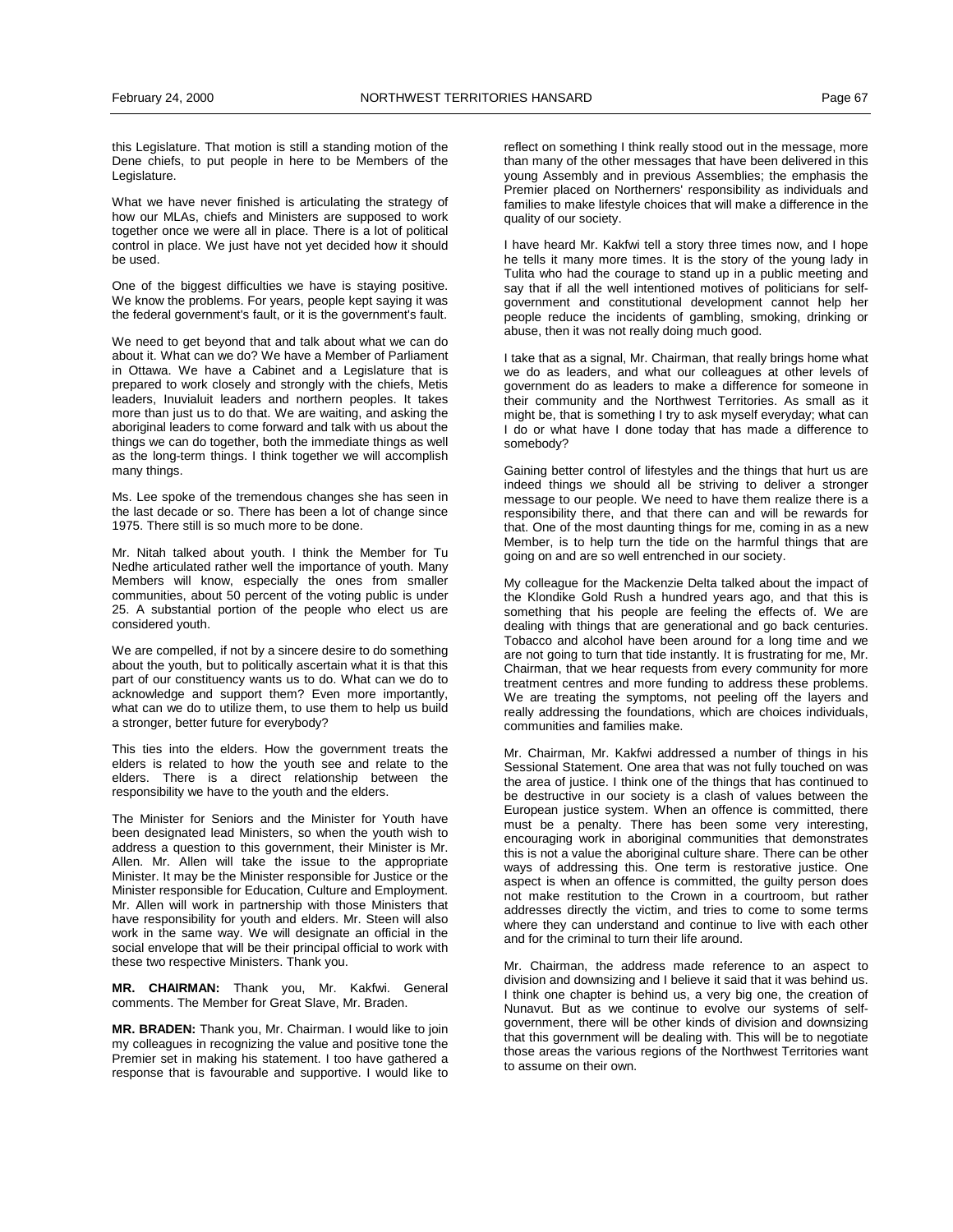<span id="page-27-0"></span>Our workforce has been hurt by the process of division. A lot of that hurt could not be avoided. This was a very large, and in some areas a very clumsy, way of creating a new part of the country. I do not know if it has ever been done all that nicely or cleanly before. So we are going through that now ourselves.

I believe we have a continuing challenge to streamline our resources, to carefully look at where we have strengths and where we have some positions that have been vacated and need to be bolstered. I think we can do better with the cooperation of our workforce to fill in the gaps and have a streamlined, smaller government.

My constituents tell me we have a lot of boards, a lot of process, a lot of duplication in our government and in our companion governments as authority has been delegated. It has also been said that of the 42,000 people in the Northwest Territories, 42,000 of them have a veto. It is a wonderful thing for the individual to have so much influence in what goes on in the Territory. But I believe there is a fine line where leadership takes a second shift to the ability of people to make an individual difference.

They are looking for leadership and decision now. We talked about this as a result of some of the work we were able to do in Fort Providence. We have created an expectation that we have more work to do. Caucus has yet to come together to refine that job and give the government more specific direction. We will be doing that soon.

Ours is a unique government in Canada because we are still dealing with concepts on how we are going to evolve our democracy to share power and influence.

One of the most important things that this Assembly will deal with are aspects of the sunset clause, areas of sharing governance, of constitutional development and of laying the ground work for the future and continuing evolution of this government.

Caucus has more to do and we will continue that work over the course of the next few weeks and months. Thank you.

**MR. CHAIRMAN:** Thank you, Mr. Braden. Just a note to the Assembly, there is a presentation in the Great Hall on diamonds. This is not to slow down the process, but just a reminder. Mr. Kakfwi.

**HON. STEPHEN KAKFWI:** Thank you, Mr. Chairman. There is not much more for me to add. I think I have just about said everything that needs to be said on this. The Member's comment about division is correct. The previous Legislatures have found that, in spite of our own separate agendas for east and west, for Nunavut and this part of the Territory, the issue of division consumed us for many years.

In the previous Legislature, it was a constant item on the agenda that took up a lot of our time. Now that it is behind us, it is a huge issue that is no longer on our agenda. That was simply the intent of the remark. Now we can focus on governing ourselves here in the Western Territory and making plans amongst ourselves. Thank you.

**MR. CHAIRMAN:** Thank you, Mr. Kakfwi. General comments. The Member for Frame Lake, Mr. Dent.

**MR. DENT:** Thank you, Mr. Chairman. I move that we report progress.

**MR. CHAIRMAN:** There is a motion to report progress. The motion is in order and is non-debatable. All those in favour? All those opposed? The motion is carried. We will rise and report progress.

**MR. SPEAKER:** The House will come back to order. Item 20, report of committee of the whole. Mr. Delorey.

# **ITEM 20: REPORT OF COMMITTEE OF THE WHOLE**

**MR. DELOREY:** Mr. Speaker, your committee has been considering Minister's Statement 1-14(2), and would like to report progress. Mr. Speaker, I move the report of the committee of the whole be concurred with.

**MR. SPEAKER:** Thank you, Mr. Delorey. We have a motion on the floor. We need a seconder. The Chair recognizes Mr. Steen as seconder. We have a motion on the floor. The motion is in order. To the motion. Question has been called. All those in favour? All those opposed? The motion is carried.

### -- Applause

Good report. Item 21, third reading of bills. Item 22, orders of the day. Mr. Clerk.

### **ITEM 22: ORDERS OF THE DAY**

**CLERK OF THE HOUSE (Mr. Hamilton):** Thank you, Mr. Speaker. Mr. Speaker, a meeting of the Standing Committee on Accountability and Oversight at 8:30 a.m. tomorrow morning. Orders of the day for Friday, February  $25^{th}$ , 2000:

- 1. Prayer
- 2. Ministers' Statements
- 3. Members' Statements
- 4. Return to Oral Questions
- 5. Recognition of Visitors in the Gallery
- 6. Oral Questions
- 7. Written Questions
- 8. Returns to Written Questions
- 9. Replies to Opening Address
- 10. Petitions
- 11. Reports of Standing and Special Committees
- 12. Reports of Committees on the Review of Bills
- 13. Tabling of Documents
- 14. Notices of Motion
- 15. Notices of Motion for First Reading of Bills
- 16. Motions
	- Motion 8-14(2): Date for Tabling of Public Accounts